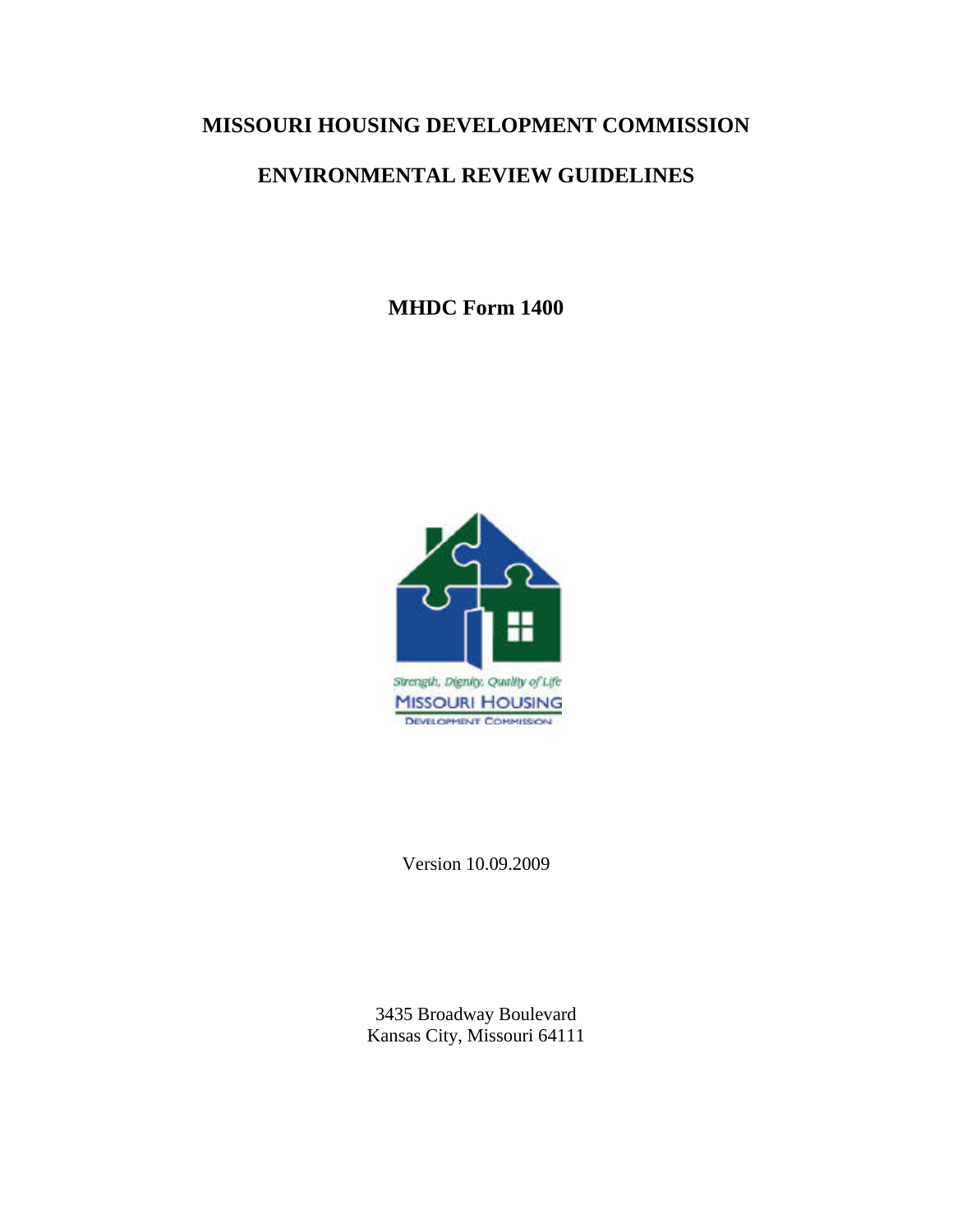# **ENVIRONMENTAL REVIEW GUIDELINES**

# **I. INTRODUCTION.**

All developments requesting and receiving approval for low-income housing tax credits, fund balance loans, HOME funds, or Risk Share insurance are required to pass an environmental review as a condition of financing. The primary objectives of this document are to set forth guidelines to assist the developer in understanding the requirements for a complete environmental review by the Missouri Housing Development Commission (MHDC).

It is the responsibility of the Owners and their agents to provide MHDC with the appropriate documentation to insure smooth and timely processing of environmental exhibits for application and firm commitment review, loan closings and final project acceptance.

# **II. APPLICATION STAGE**

All applicants must include Form 1302 Site Evaluation, filled out in its entirety. The form may be completed by an environmental professional, architect, engineer, or the applicant, and it must be signed by the author. Every attempt should be made to address the recognized environmental concerns to the best of one's ability.

The zoning letter provided in the application will be utilized for the firm submission environmental review if it includes the required information as noted in the Developer's Guide Chapter 3: Application.

While the application stage only requires a notification letter be sent to the superintendent of the school district in which a new construction or conversion proposal is located, a response letter will be required at firm submission to complete an environmental review. It is advisable to obtain the response letter and include it with the application.

If the proposed property is intended to be part of a multiple-phase affordable housing development, please address the potential multiple-phase plan in the narrative and identify the proposed site and the additional phases on the site map. MHDC interest in the existence of future phases does not represent a commitment, promise, or assurance of funding for future applications.

Once an applicant has submitted an application for a project that anticipates the use of HOME funding or Risk Share insurance, no funds of any nature may be committed to that project until the environmental review has been approved by HUD. In addition, no choice limiting action can be taken until the environmental review is approved (24 CFR 58.22). Choice limiting actions include real property acquisition, repair, rehabilitation, construction, demolition, site clearance or leasing activities. *Regardless of the type of funding requested or approved, MHDC does not allow any applicant to commence any type of construction activity prior to completion of the environmental review, issuance of*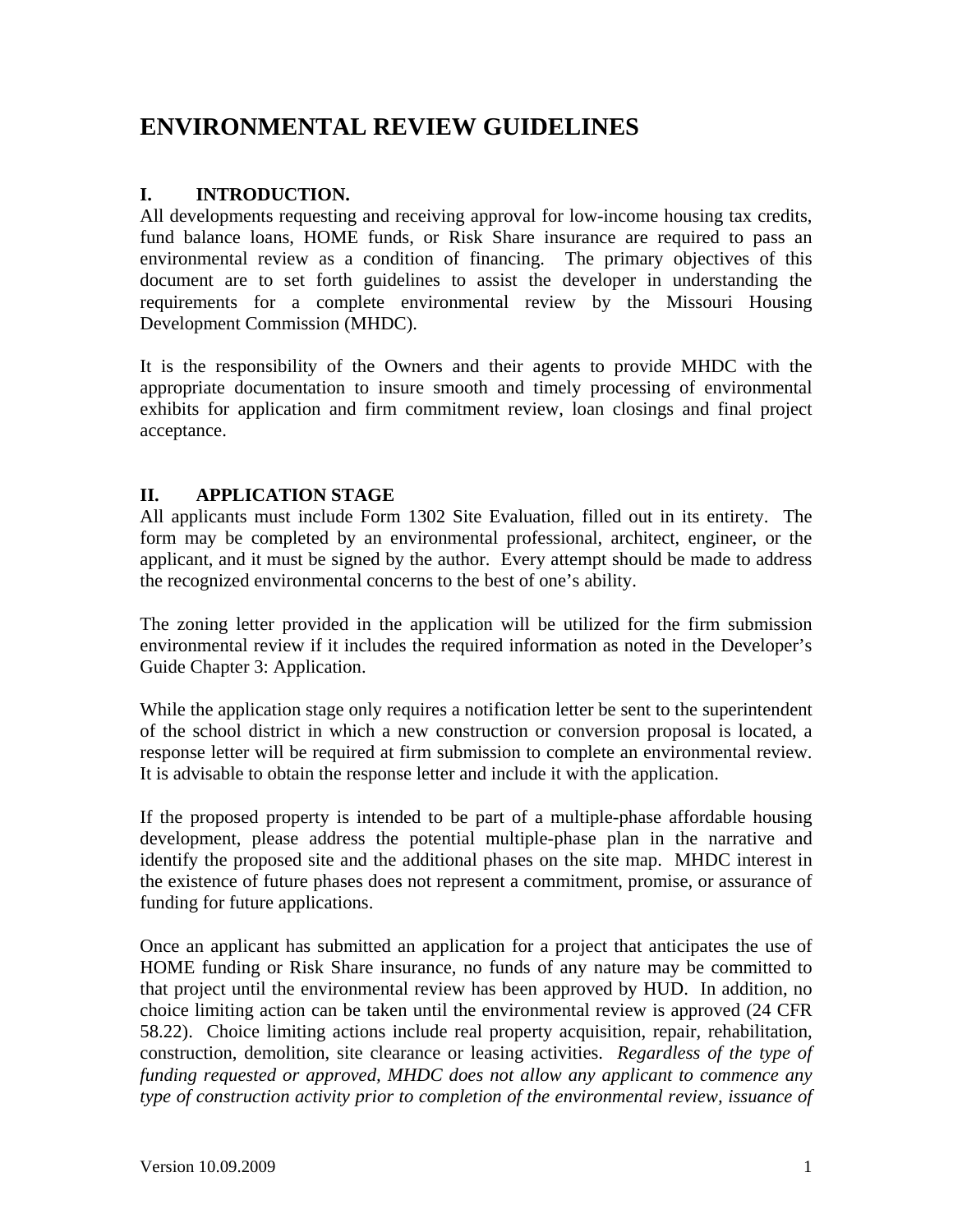*the firm commitment for funding, and closing of construction financing and admittance of the tax credit investor.* Please contact MHDC with questions concerning choice limiting activities or the status of a property.

# **III. FIRM SUBMISSION**

# **A. SINGLE PHASE DEVELOPMENTS.**

The following documentation must be submitted to the project underwriter by the deadline specified in the conditional reservation agreement issued for the development. In addition to the documentation requested in these guidelines, MHDC shall also complete a full environmental review according to HUD protocol. The developer will be required to abide by any mitigating measure, condition or requirement resulting from MHDC's environmental review.

For developments receiving HOME funds or Risk Share insurance, MHDC shall complete the review required by HUD, in compliance with 24 CFR Part 58; specifically, the laws and authorities listed under §§ 58.5 and 58.6 and related regulations. MHDC encourages submission earlier than the required deadline in order to complete the review, required advertising and HUD authorization process prior to the issuance of the firm commitment. **No firm commitments will be issued prior to MHDC's receipt of the HUD Authorization to Release Grant Funds.**

Developments located on large vacant parcels, with plans to be divided into successive phases, must have environmental review reports performed on the **entire** site, including the current and planned phases. This all-encompassing review must follow the HOME review procedures regardless of the type of financing provided on the first phase. This will ensure subsequent phases may be eligible for future HOME funds. Information specific to multiple phases is addressed in section III.B.

Required items include:

1. FEMA Flood Zone Area Map, including the referenced area, community panel number and date, or, a determination letter from FEMA stating the site is not located in a flood plain. If this map is not available for the development site, other evidence acceptable to MHDC, showing the site is not prone to flooding, must be provided. **The exact location of the development must be clearly marked on the map.**

- If the development appears to be located in a flood plain but the site is positioned at a higher elevation, supply a FEMA determination letter.
- If the site is in an area that is unmapped, submit a certification and survey from a civil engineer or a FEMA determination letter.
- The form to obtain the FEMA determination letter may be obtained on the web at FEMA.gov.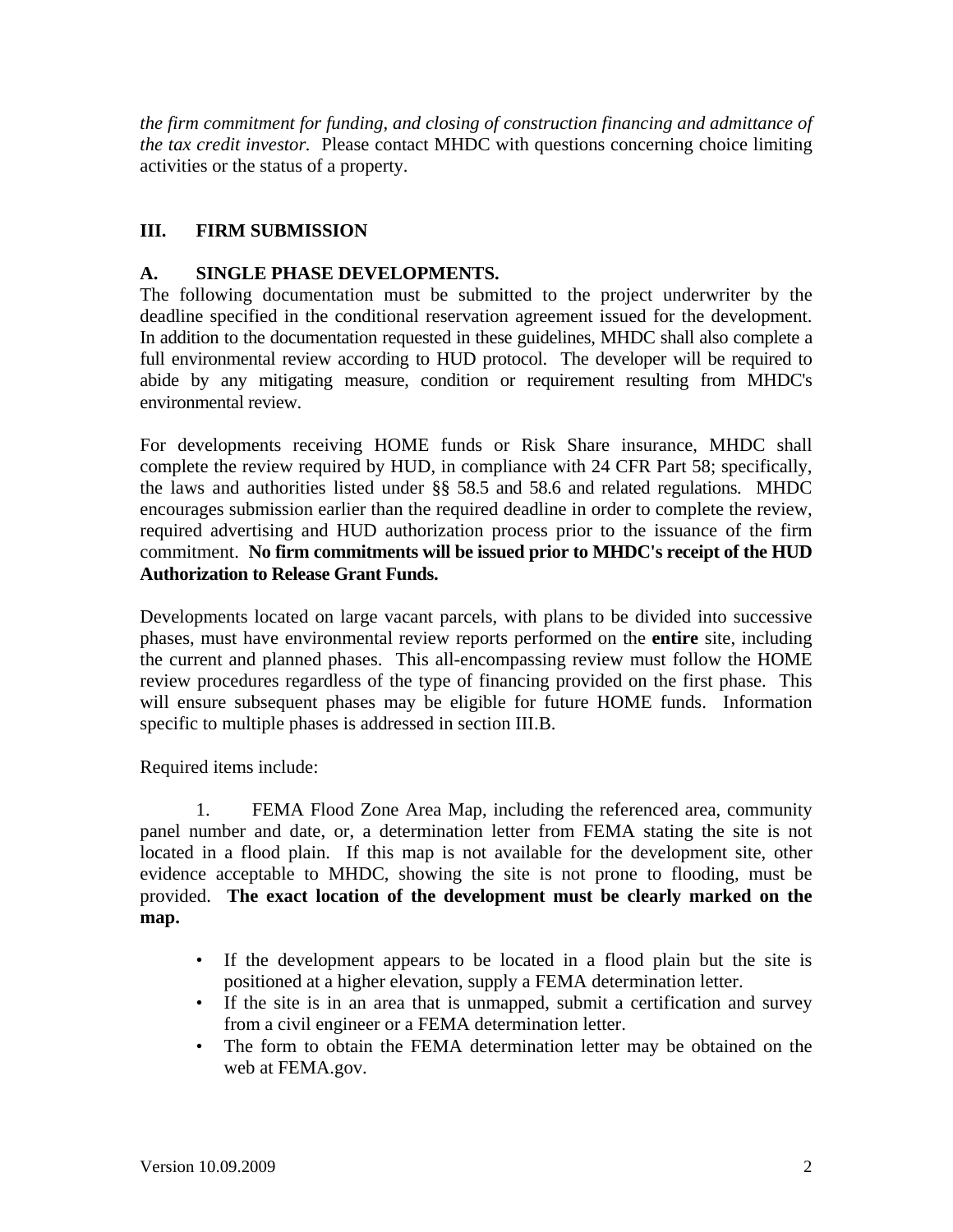2. For new construction developments, a Geotechnical Engineering Report meeting the following standards:

- a. Identification and description of soils by the nomenclature of the Unified Soils Classification System.
- b. Borings must be in, or adjacent to, the proposed foundation area.
- c. At least one boring must be made for every 2500 square foot of foundation area. For buildings supported on pilings, one boring must be made for every 1600 square foot of foundation area.
- d. Borings must be at least to the bottom of the proposed footings and deep enough to locate bearing strata, which will support the proposed structure. When rock is encountered, the depth of drilling into the rock shall be sufficient to establish rock quality regarding voids, fissures and strength.
- e. When ground water conditions influence the building design, observation of ground water levels must be recorded at the time of boring, and at least 48 hours later.
- f. Identify whether the geological conditions of the development site are such that radon may exceed acceptable levels in completed buildings.

3. Radon Test – For all existing residential structures, whether rehabilitation or conversion, a radon test must be performed in one basement or first-floor unit or similar location for each building in the development. If the test results are above 4pCi/L, further testing of all units in the basement or first floor must be completed. Newly constructed buildings must be tested after the completion of construction but before initial occupancy.

4. Phase I Environmental Assessment Report, which is a key component of the environmental review as well as an important part of the "Innocent Landowners Defense" for the benefit of the Owner. If the Phase I recommends additional research or a Phase II report, this documentation must be provided as well. It is advisable that the Owner read the report(s) thoroughly prior to submission. The Phase I must meet the following requirements:

- Be prepared by an entity qualified to provide a comprehensive environmental site assessment, according to the ASTM Standard E 1527-05 (See Exhibit "A").
- Be organized according to the table of contents and report format recommended by ASTM 1527-05.
- Include a statement that MHDC may rely on the report or provide a reliance letter from the environmental consultant.
- Include a copy of the consultant's errors and omissions insurance certificate.
- Be no more than 180 days old at the time of submission or the required deadline for the submission of environmental review documents, whichever is later. Phase I Environmental Reports that will be more than 180 days old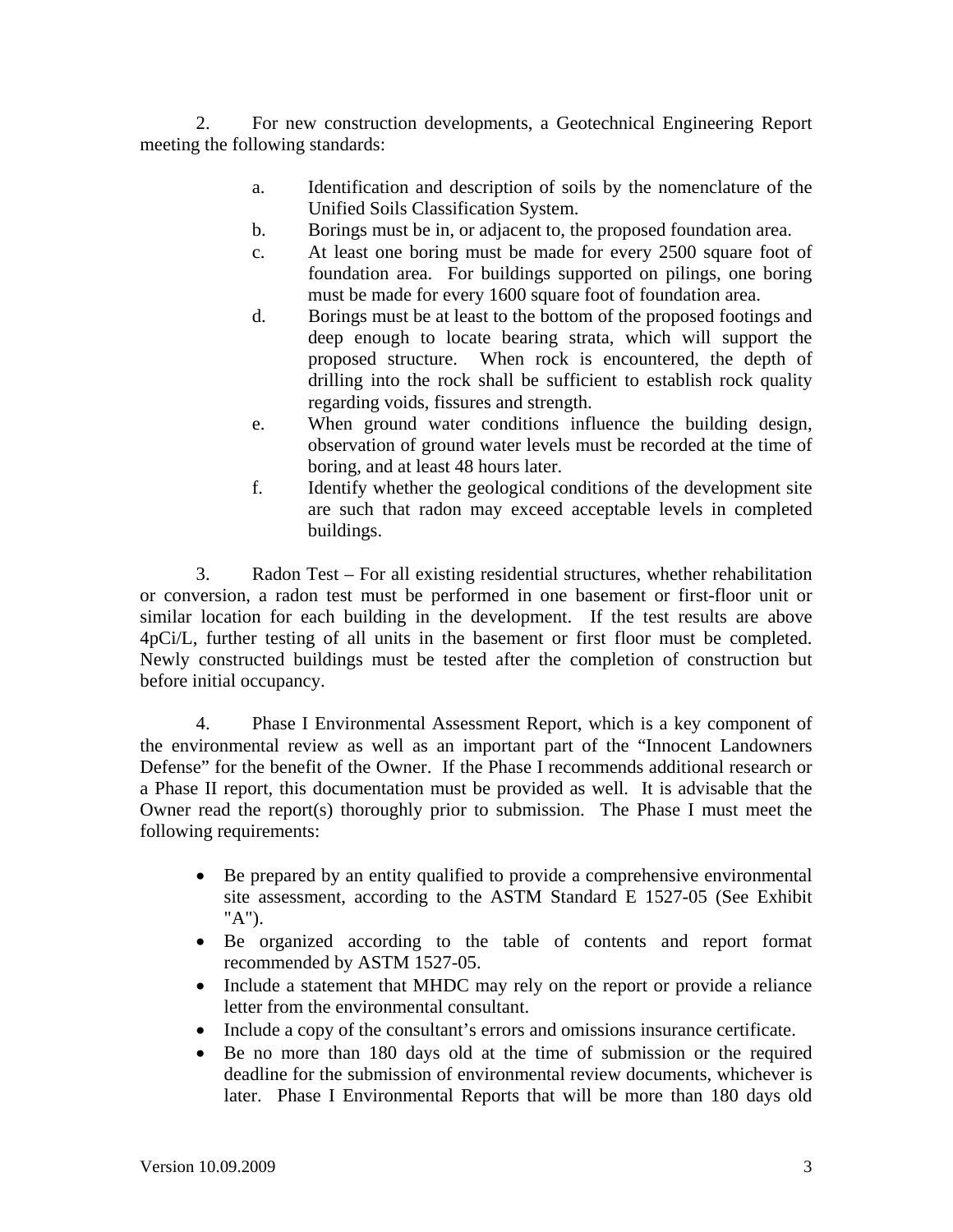prior to the anticipated closing date must be accompanied by an update letter and a current EDR, Inc. report obtained from the environmental professional who prepared the original report.

- Significant Assumptions: If there are no assumptions, it must be stated in the report.
- Limitations and Exceptions:
	- o Address physical site restrictions;
	- o Explain historical data gaps;
	- o Include a statement if there are no limitations and exceptions.
- Special Terms and Conditions State any special terms and conditions given by the entity engaging the environmental professional, including but not limited to a directive not to contact previous owners or an unrealistic timeframe for completion. For instance, requiring a three-week turnaround is generally not enough time for an environmental professional to complete a full and accurate report.
- Location and Legal Description.
	- o Be as specific as possible with the address;
	- o Include the legal description in the body of the report, not as an exhibit.
- Improvements to the Site list roads, parking lots, other structures, etc.
- Current Use of Adjoining Properties provide specific descriptions.
- User-Provided Information the entity engaging the environmental professional **must supply the following**:
	- o Title policy;
	- o Information on environmental liens or use limitations;
	- o Special knowledge of the property and its previous uses;
	- o Commonly known information;
	- o Value reduction due to environmental issues;
	- o Name of the current owners, property manager, and occupants if applicable;
	- o Reason for requesting the environmental review (i.e., limited liability protection to CERCLA liability).

The environmental professional must review and comment on this userprovided information.

- Records Review individual issues must be addressed separately in the records review and in the opinion and findings section of the report. This includes addressing the following:
	- o Standard environmental record sources.
	- o Physical setting sources geological description of the land.
	- o Historical use of the property from 1940 or the earliest development.
	- o Historical use of information on adjoining properties from 1940 or the earliest development.
- Site Reconnaissance:
	- o Address how the site was "walked" and state any limiting conditions;
	- o Include a general description of the site;
	- o List exterior observations.
	- o Interior observation giving a description of each room observed.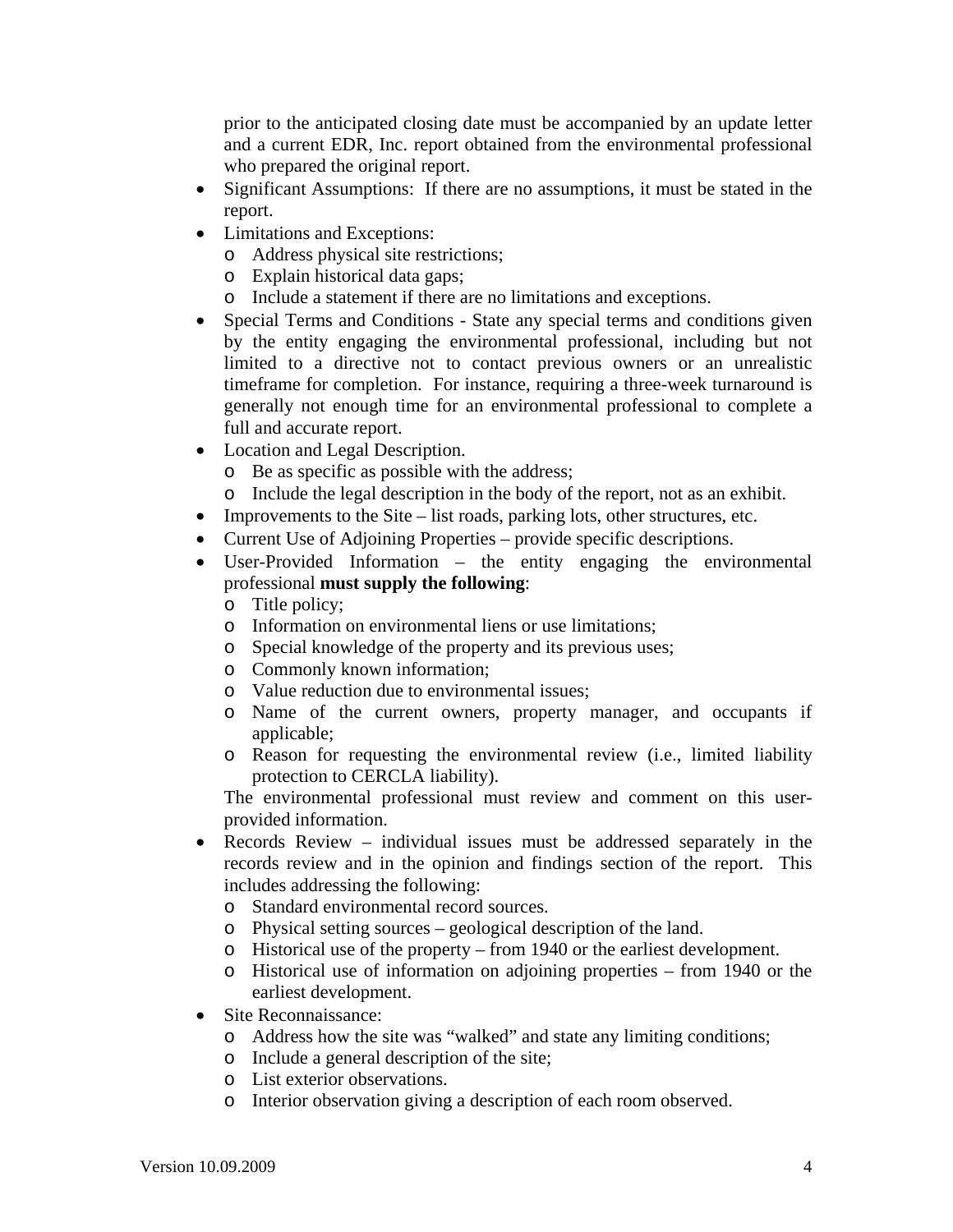- Interviews:
	- o The current owner, site manager, and non-residential occupants must be interviewed;
	- o Appropriate government officials must be interviewed in person or by telephone;
	- o Letters are acceptable if sufficient time is allowed for a response. Followup is necessary if no response is received.
- Findings must include any items that are a possible environmental concern, each listed separately (i.e., LUST sites identified must be listed separately with specific details about their location and their elevation relative to the subject property).
- Opinions findings must be addressed on an item-by-item basis and state why it is or is not a recognized environmental concern ("REC"). Distance from the property is not in and of itself a reason for an item to be described as not being a REC.
- Conclusion must include one of the two statements provided in the checklist verbatim per ASTM E 1527-05 §12.8.1 or §12.8.2.
- Deviations must address when the environmental professional deviated from ASTM 1527-05 standards and why.
- References must state the source(s) of the data.
- Signature must be signed by the professionals involved in the body of the report and not solely in the cover letter.
- Qualifications of the Professionals must include verbatim both statements shown in the checklist.
- Appendices must include a signed copy of the contract between the environmental professional and the entity engaging it. Pricing may be redacted.
- Statements such as "follows generally accepted practices" or "customary practices" are not acceptable.

5. For proposed rehabilitation or demolition of existing buildings, asbestos issues must be addressed with the following:

- a. Asbestos inspection report;
- b. Licensing information and certifications for the asbestos inspector;
- c. Abatement plans if applicable.

6. For proposed rehabilitation or demolition of existing buildings constructed prior to 1978, lead-based paint issues must be addressed with the following:

a.

Licensing information and certifications for the lead inspector or risk assessor;

b. Abatement plans if applicable.

 See Exhibit "B" for further information regarding the MHDC Lead-Based Paint Policy and Procedures.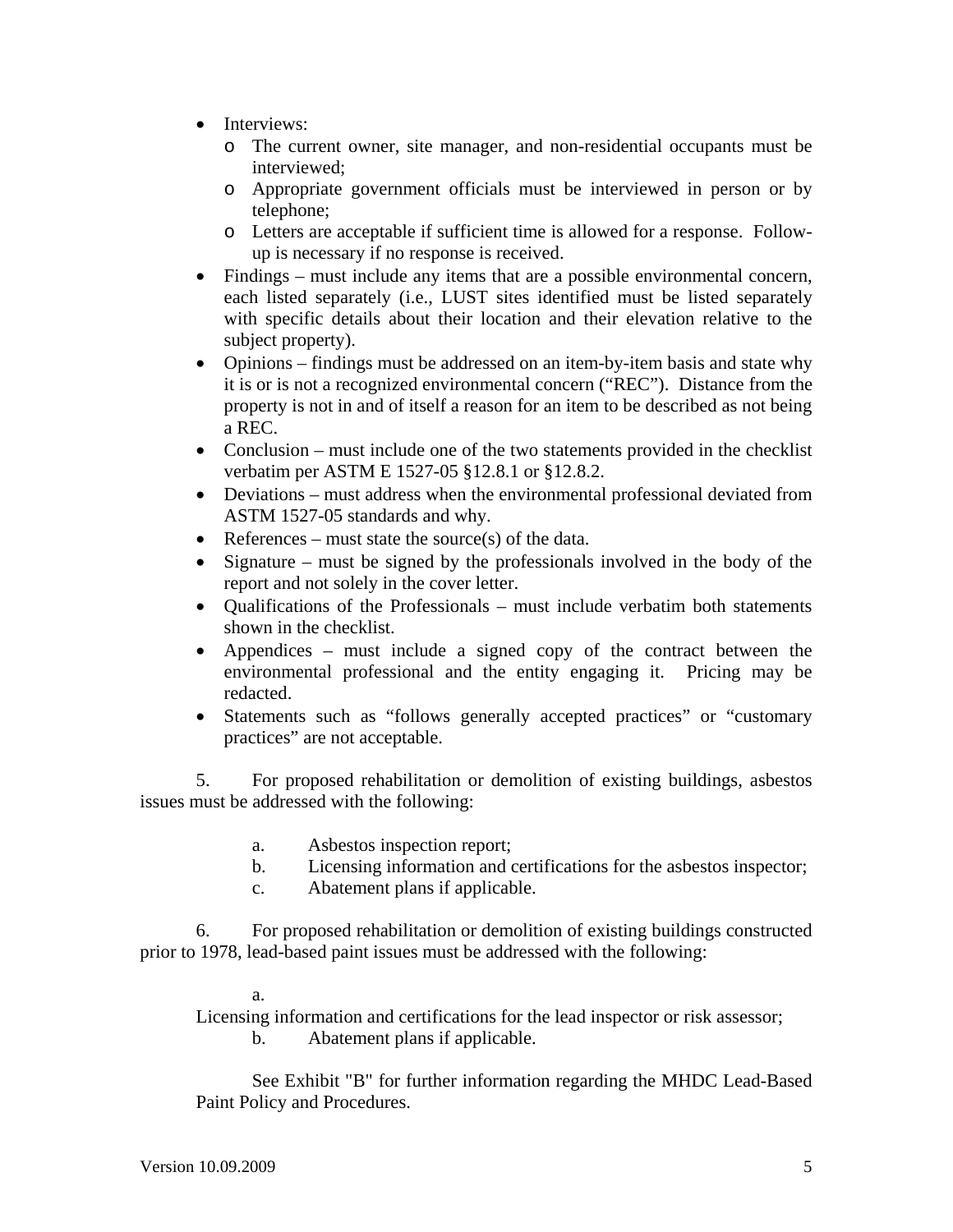7. For HOME and federally-insured developments, please provide the following:

- a. A copy of the completed Section 106 Project Information Form with required exhibits as submitted to the Missouri Department of Natural Resources, Historic Preservation Officer (P.O. Box 176, Jefferson City, Missouri, 65102-0716).
- b. A copy of the Section 106 Review response from the Missouri Department of Natural Resources.

Please note that the review must include fill dirt to be brought onto the site or removed from the site. The form must include the specific location where the fill dirt is originating (if it is to be brought on-site) or where it will be delivered (if it is to be removed). If the geotechnical report requires fill dirt and the Section 106 process does not include a review of the fill source, the Section 106 Project Information Form and review will need to be completed with this information before the project can proceed through the public comment and HUD authorization process. If a Section 106 review has previously been approved by DNR for the same borrow and fill area being proposed for a new development, the Section 106 review does not need to be repeated. In such cases, please provide documentation from the initial Section 106 review.

8. Utility letters from the service providers ensuring the availability of water, waste water, and sewer services (as applicable) to the property.

9. For family proposals bringing new units on-line (either new construction or conversion developments), a letter from the superintendent of the school district in which the property is located must be submitted if it was not included with the original application.

10. Noise Standards –MHDC shall calculate noise levels for the interior and exterior of the proposed development according to HUD's review procedures. MHDC may request a Figure 19 form to be filled out by the project architect in order to calculate noise mitigation addressed by building components. Developments receiving HOME funds or Risk Share insurance must meet HUD's noise standards in order to receive approval for funding. Independent noise studies are not allowed.

11. Hazardous Metals – MHDC may require soils testing whenever hazardous levels of metals from mining, lead trails, or naturally-existing minerals are suspected to be present. Barry, Crawford, Dent, Jasper, Jefferson, Lawrence, Madison, Newton, Reynolds, St. Francois, Shannon, and Washington counties are areas where lead mining may have resulted in unacceptable levels of lead in the soil to meet federal and state requirements for residential development. MHDC reserves the right to request soils testing as it deems necessary in any area for similar reasons for any development which will be disturbing soil as part of the construction process.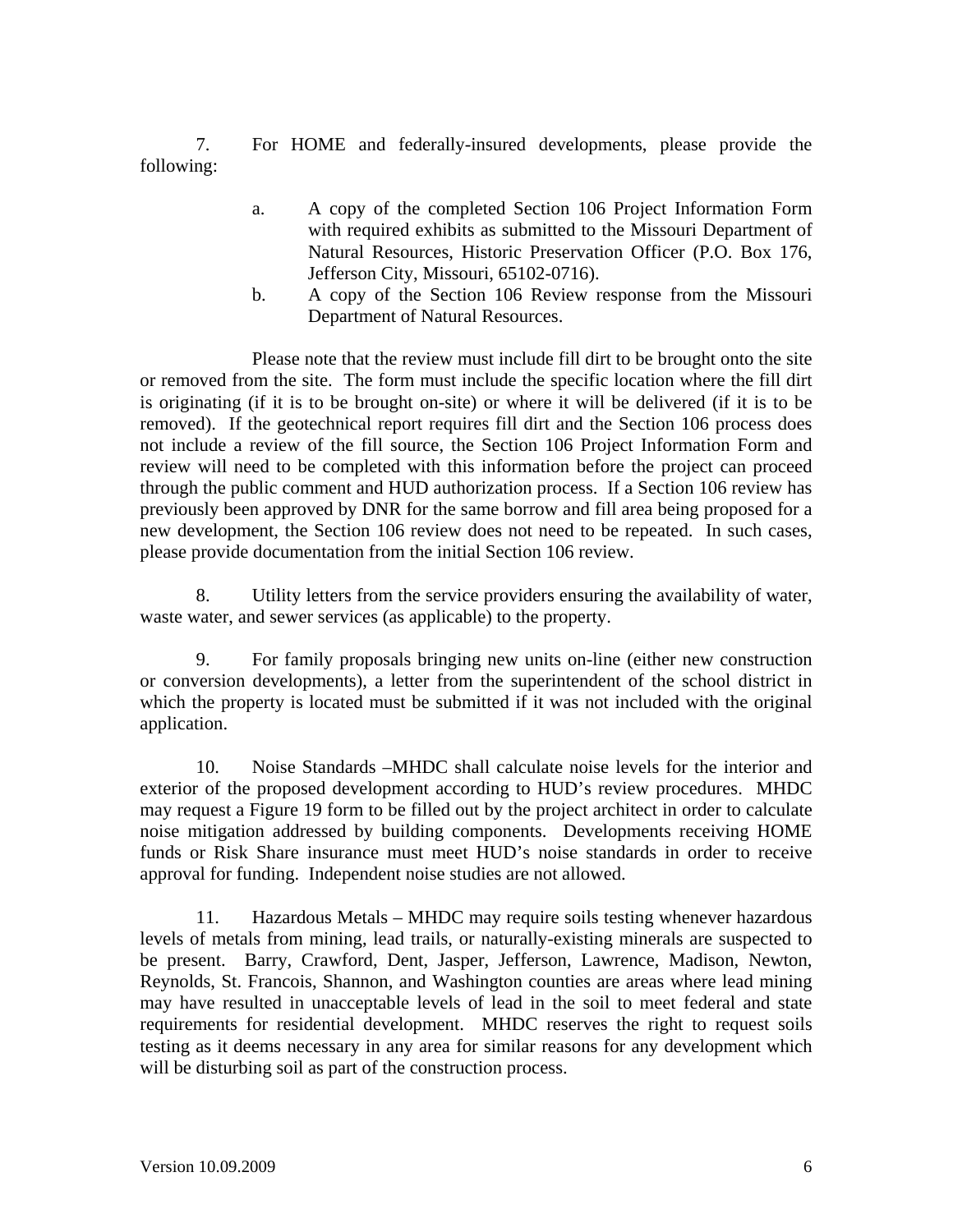# **B. MULTIPLE PHASE DEVELOPMENTS**.

It is common for developers to seek financing from MHDC while planning large-scale, multifamily developments, with the intent to split this master development into two or more staged phases. According to 24 CFR §§ 58.32, HUD requires that multiple phase developments be considered in the aggregate and undergo a comprehensive environmental review prior to the commencement of the initial phase. Whether the initial development phase is funded with federal funds or not, the environmental review must be performed on the entire site at the inception of the first phase in order to make future phases eligible for federal funding. The review process includes the advertisement and public comment period, the fifteen day HUD review, and the authorization from HUD to release funds, all of which address the characteristics, results of the review, proposed number of units, and total development costs of the **entire** master development.

In order to meet federal and MHDC requirements, MHDC requires all submitted environmental review items cover the entire proposed master development when meeting firm submission requirements for the initial phase. The developer must provide a description of the type of development proposed, and estimate the potential total number of units and development costs for the master development. By performing an allinclusive environmental review, MHDC is not committing, promising, or otherwise assuring the approval of funding for any future phase. MHDC is aware of the difficulty in providing estimates for phases that may or may not occur, with no firm timelines for completion should all phases eventually be funded. Performing an all-inclusive review does not require extensive architectural or engineering work at this stage for future phases. Most review items collected by the developer at this stage will not need to be updated in the event future phases are approved.

If new activities are contemplated, or there is a major change in the scope (i.e., increase in density of 20% or more) of a later phase, MHDC will re-advertise for public comment, and request a new authorization from HUD for the release of federal funds.

Prior to the issuance of a firm commitment for the initial phase, the following documentation covering *the entire master development* must be submitted:

 1. Zoning letter from the controlling municipal or county government. A zoning letter must be provided for each future phase at application.

 2. Utility letters ensuring the availability of water, waste water, and sewer services (as applicable) to the entire site. MHDC will not require updated letters for future phases for environmental review procedures.

 3. FEMA Flood Zone Area Map as addressed in section III.A.1 above. A map for each future phase must be submitted as each is approved for development.

 4. For new construction developments, a Geotechnical Engineering Report meeting the following standards: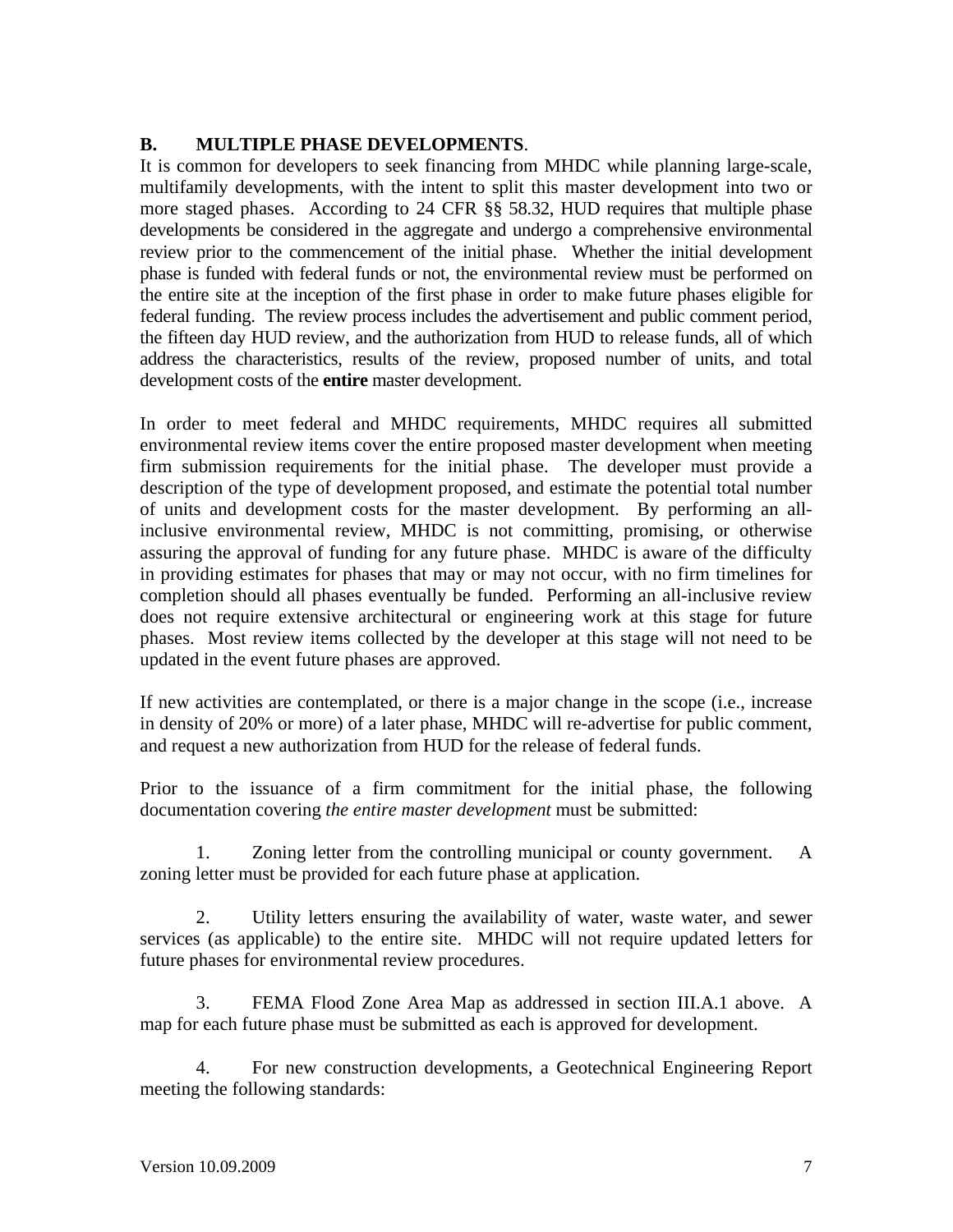- a. Identification and description of soils by the nomenclature of the Unified Soils Classification System.
- b. Borings must be in, or adjacent to, the proposed foundation area.
- c. At least one boring must be made for every 2500 square foot of foundation area. For buildings supported on pilings, one boring must be made for every 1600 square foot of foundation area.
- d. Borings must be at least to the bottom of the proposed footings and deep enough to locate bearing strata, which will support the proposed structure. When rock is encountered, the depth of drilling into the rock shall be sufficient to establish rock quality regarding voids, fissures and strength.
- e. When ground water conditions influence the building design, observation of ground water levels must be recorded at the time of boring, and at least 48 hours later.
- f. For future phases, if a basic site plan has been prepared that identifies potential footprints of buildings, one boring must be completed within the footprint of each building. If a basic site plan has not been prepared, the developer may use its best efforts to identify potential building areas, with no fewer than one boring per a five-acre area.
- g. Identify whether the geological conditions of the development site are such that radon may exceed acceptable levels in completed buildings.

No updates will be required for the environmental review; however, the MHDC architectural department will require structural borings to be completed for each future phase upon approval for funding as a part of the routine firm submission review.

5. Radon – For all existing residential structures, whether rehabilitation or conversion, a radon test must be performed in one basement or first-floor unit or similar location for each building in the development. If the test results are above 4pCi/L, further testing of all units in the basement or first floor must be completed. Testing must be repeated on existing buildings in future phases as part of the firm submission process.

6. Phase I Environmental Assessment Report for the entire multi-phase development area as detailed in section III.A.4 above. If the Phase I recommends additional research or a Phase II report, this documentation must be provided as well. Upon approval of a future phase, an update letter submitted by the environmental consultant who prepared the original Phase I assessment, accompanied by an updated EDR, Inc. report, will be required for the firm submission review.

7. For proposed rehabilitation or demolition of existing buildings, asbestos issues must be addressed as described in section III.A.5 above. No updates for future phases will be required.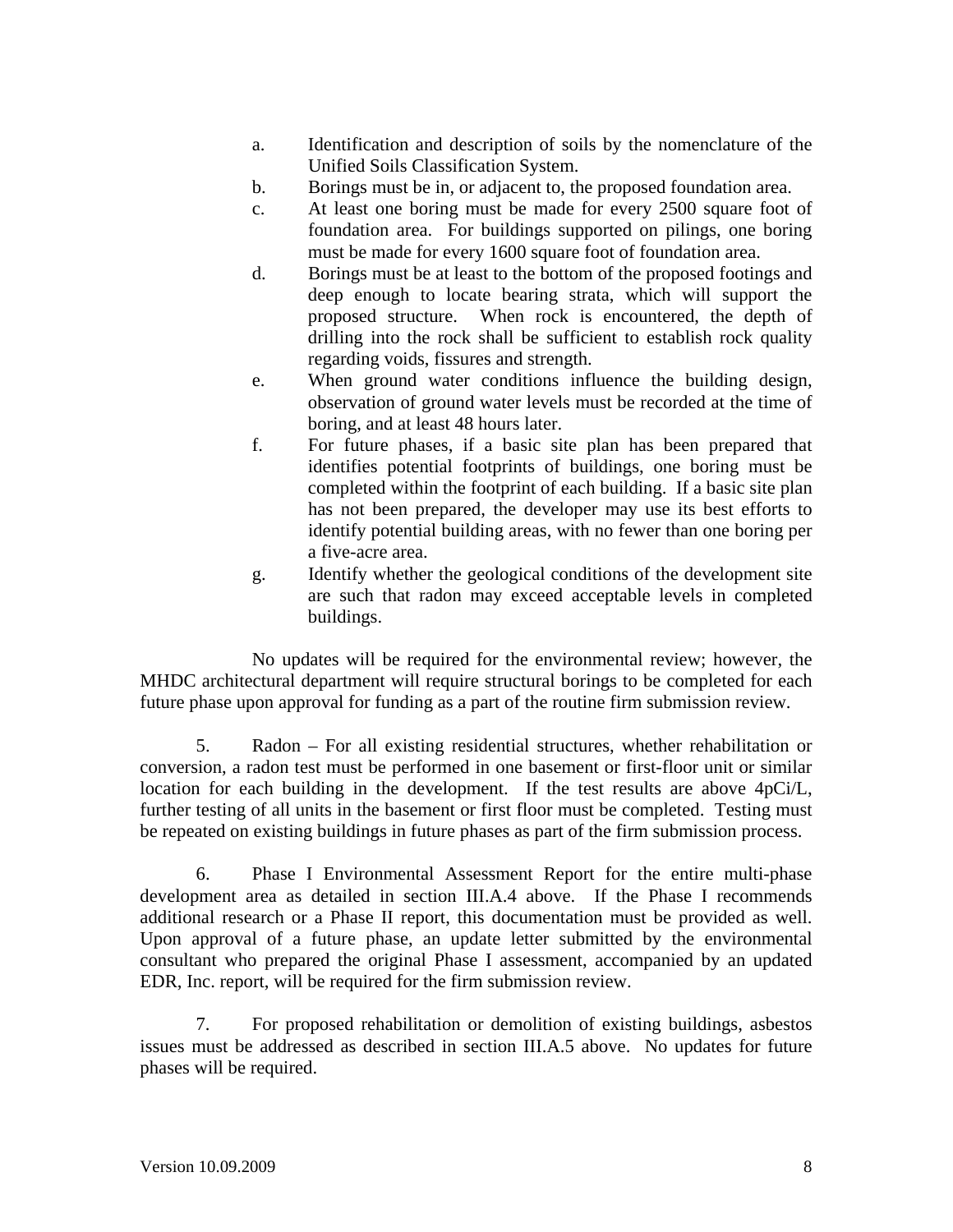8. For proposed rehabilitation or demolition of existing buildings constructed prior to 1978, lead-based paint issues must be addressed as described in section III.A.6 above. No updates for future phases will be required.

9. For HOME and federally-insured developments, provide the review documentation as outlined in section III.A.7 above. No updates are required unless a new source and/or destination of fill dirt is proposed for the development.

10. For family proposals bringing new units on-line (either new construction or conversion developments), a letter from the superintendent of the school district in which the property is located must be submitted if it was not included with the original application. No update is required if the original letter notified the superintendent of the full number of units anticipated for the entire multi-phase family development.

11. Noise Standards –MHDC shall calculate noise levels for the interior and exterior of the proposed development according to HUD's review procedures. MHDC may request a Figure 19 form to be filled out by the project architect in order to calculate noise mitigation addressed by building components. If the noise calculation is considered acceptable for the first phase, it shall be deemed acceptable for all phases unless there is a material change in the source of noise or the type of building construction at the time a future phase is approved. Development receiving HOME funds or Risk Share insurance must meet HUD's noise standards in order to receive approval for funding. Independent noise studies are not allowed.

12. Hazardous Metals – MHDC may require soils testing as outline in section III.A.11. No updates for future phases will be required.

# **IV. FIRM SUBMISSION REVIEW PROCESS**

# **A. GENERAL DESCRIPTION.**

Firm submission documentation shall be reviewed by MHDC staff as part of the firm commitment process. Environmental review includes consideration of additional items as listed below. Strict adherence to HUD standards regarding these items is required for developments receiving HOME funds or Risk Share insurance; however, MHDC may require action as it deems necessary in its sole discretion for developments with other types of financing.

 1. Wetlands determination. MHDC shall consult wetlands maps available at http://www.fws.gov/nwi and conduct a physical inspection of the features and vegetation on the site to determine whether wetlands are present as defined in section 7(c) Executive Order 11990 for the protection of wetlands. Whether natural or man-made, year-round or seasonal, many areas where there is standing water at least a portion of the year may be considered wetlands according to government regulation. If the MHDC review results or the Phase I Environmental Assessment Report indicate that a potential wetlands area is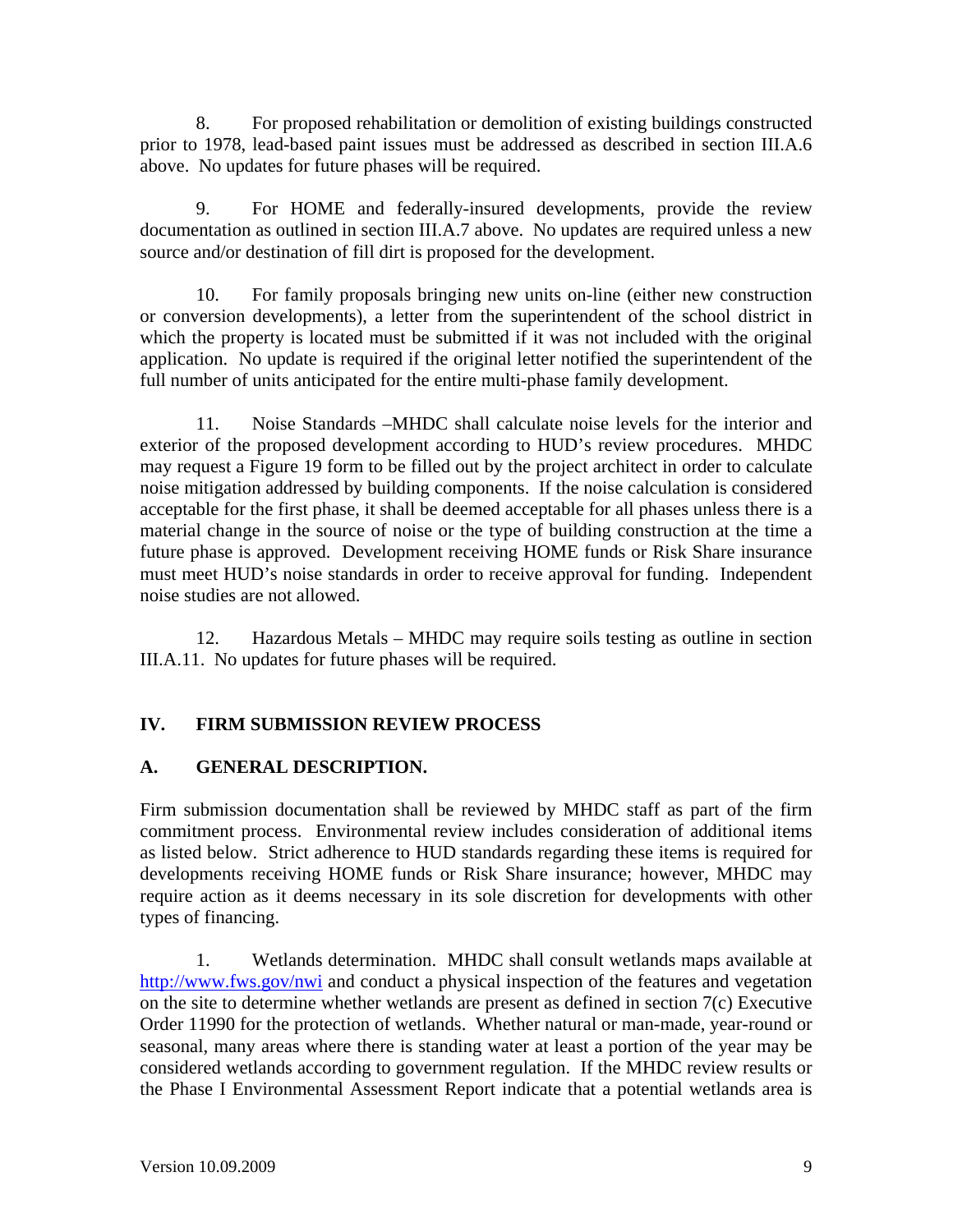located on or adjacent to the site and may be negatively impacted by the development, MHDC will require a firm specializing in wetlands to inspect the site and issue a determination letter. Depending upon the nature of the impacted wetlands, the US Army Corps of Engineers may take jurisdiction over the matter and require the issuance of a permit. Any wetlands affected by development must be protected, moved, or landscaped to mitigate the impact.

 2. Airport clear zones. HUD requires that there be a distance of at least 3,000 feet from the end of runways of all civil airports and 2.5 miles from military airports to the project site. Civil airports include both paved and grass landing strips.

 3. Non-attainment areas. MHDC staff consults the website located at www.epa.gov/oar/oaqps/greenbk to check the location for pollutants. Counties considered "nonattainment" areas have EPA zone requirements for a state implementation plan. Developments located in non-attainment areas will be required to complete and execute the MHDC Air Pollution Checklist immediately after substantial completion of construction.

 4. Endangered species. MHDC staff conducts a heritage review through http://mdcgis.mdc.mo.gov/heritage/newheritage/heritage.htm in order to determine whether there may be an endangered species located in the development area. Certain construction controls or prohibitions may be required in order to proceed with the development (i.e., the use of silt fences or a seasonal moratorium on cutting down trees).

# **B. MITIGATING ITEMS.**

Results of environmental reviews that exhibit conditions that are unacceptable to MHDC shall be communicated to the developer as soon as possible to determine whether the condition can be rectified. In many cases, there may be environmental issues that are unacceptable but may be mitigated by remediation or other actions during construction. Such mitigating items will be listed in a memo to the firm commitment letter with details addressing the required mitigating action and the deadline for completion of the activity. Further action including a permit application to the US Army Corps of Engineers may be required.

Environmental issues that may be allowed pending mitigation during the construction process include but are not limited to:

1. The removal or encapsulation of contaminated soil;

 2. The execution and recording of a deed restriction prohibiting the use of ground water;

 3. The development of full asbestos abatement plans, the production of an Operations & Maintenance manual for asbestos that is contained and remains in place, and/or licensing information and certifications for the asbestos inspector, abatement contractor, and landfill where the asbestos will be disposed;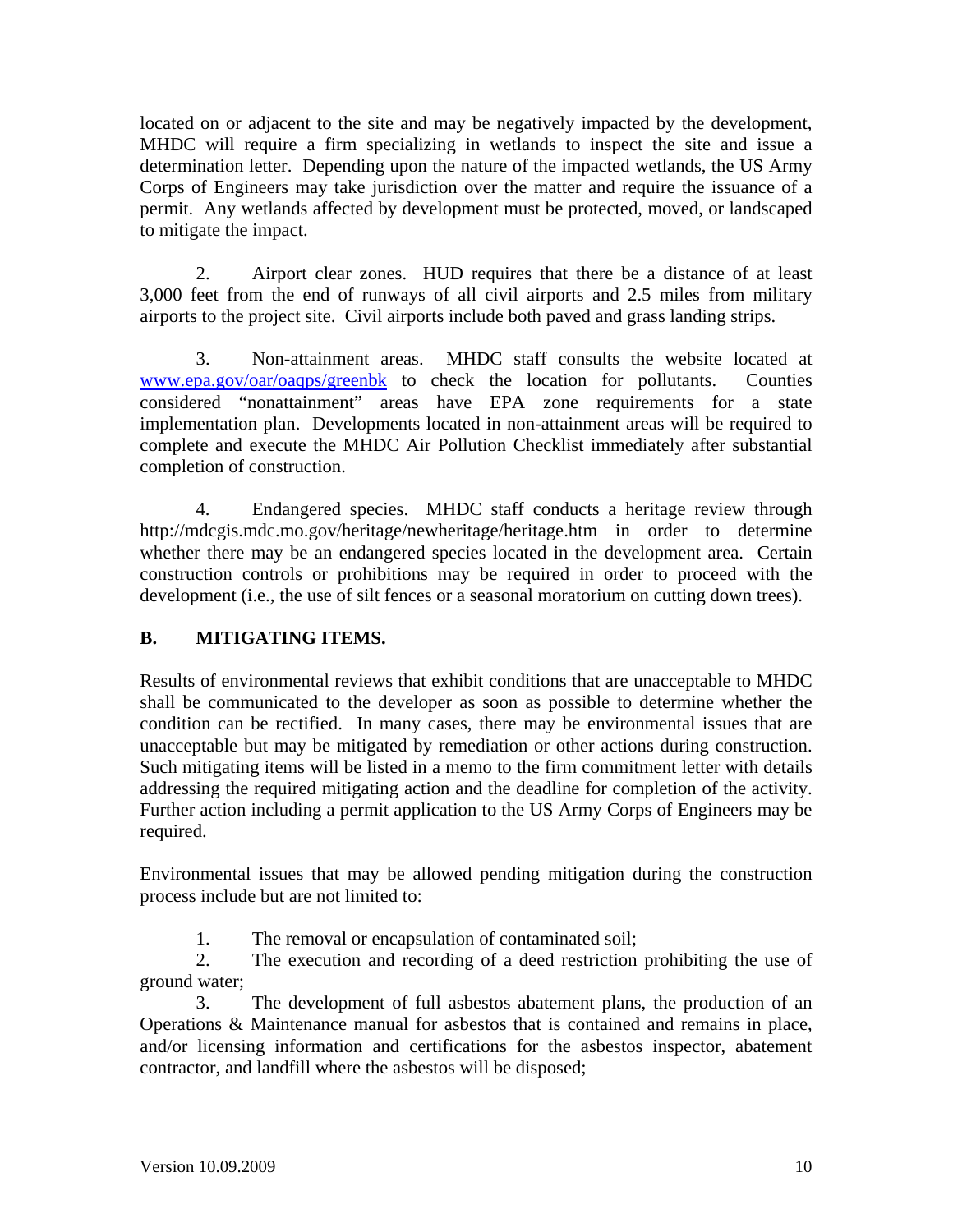4. The development of full lead-based paint remediation or interim control plans, the production of an Operations & Maintenance manual for lead-based paint that is contained and remains in place, and/or licensing information and certifications for the for lead-based paint inspector, risk assessor, abatement contractor, and landfill where the for lead-based paint will be disposed;

- 5. Activities or controls to protect endangered species;
- 6. The replacement of wetlands;
- 7. The construction of venting mechanisms to mitigate radon levels;

 8. Special construction/site features to reduce the potential for flooding as well as the procurement of flood insurance;

9. The construction of retaining walls or berms to reduce noise levels;

 10. For new construction developments identified in the geotechnical report as having a current or potential future danger of unacceptable radon levels, radon testing to be performed upon completion of construction but prior to the final allocation or tax credits or approval for loan conversion/permanent loan closing as well as every five years thereafter.

# **C. HUD AUTHORIZATION TO RELEASE FUNDS**

Developments receiving **HOME funds or Risk Share insurance** are required to complete a process for final authorization from HUD following the completion of the environmental review. This process includes an advertisement in the local newspaper with a designated period allowed for public comment followed by a 15-day review period by HUD officials. At the successful completion of the advertising and comment process, HUD issues an authorization to proceed which allows MHDC to issue a firm commitment for the HOME or Risk Share transaction. MHDC shall not execute a firm commitment prior to the receipt of HUD's authorization.

Neither HUD funds nor non-HUD funds can be committed to a development until HUD has approved MHDC's environmental review and issued its Authorization to Release Grant Funds. No choice limiting action may be taken until HUD review and authorization are complete (24 CFR 58.22). Choice limiting actions include real property acquisition, demolition, site clearance, rehabilitation, and construction activities.

The types of review and release processes are as follows:

 1. Full environmental review is required for new construction of more than five units or substantial rehabilitation (proposed construction costs greater than 75% of replacement value, unit density change of greater than 20%, or a change in use). Upon satisfactory review, MHDC publishes notification in the local newspaper and offers a 15 day public comment period followed by a 15-day period for HUD review. Upon completion of the entire process and approval of the review, HUD issues an Authorization to Release Funds.

 2. A proposal may be designated categorically excluded if the proposed construction costs for rehabilitation do not exceed 75% of replacement value, unit density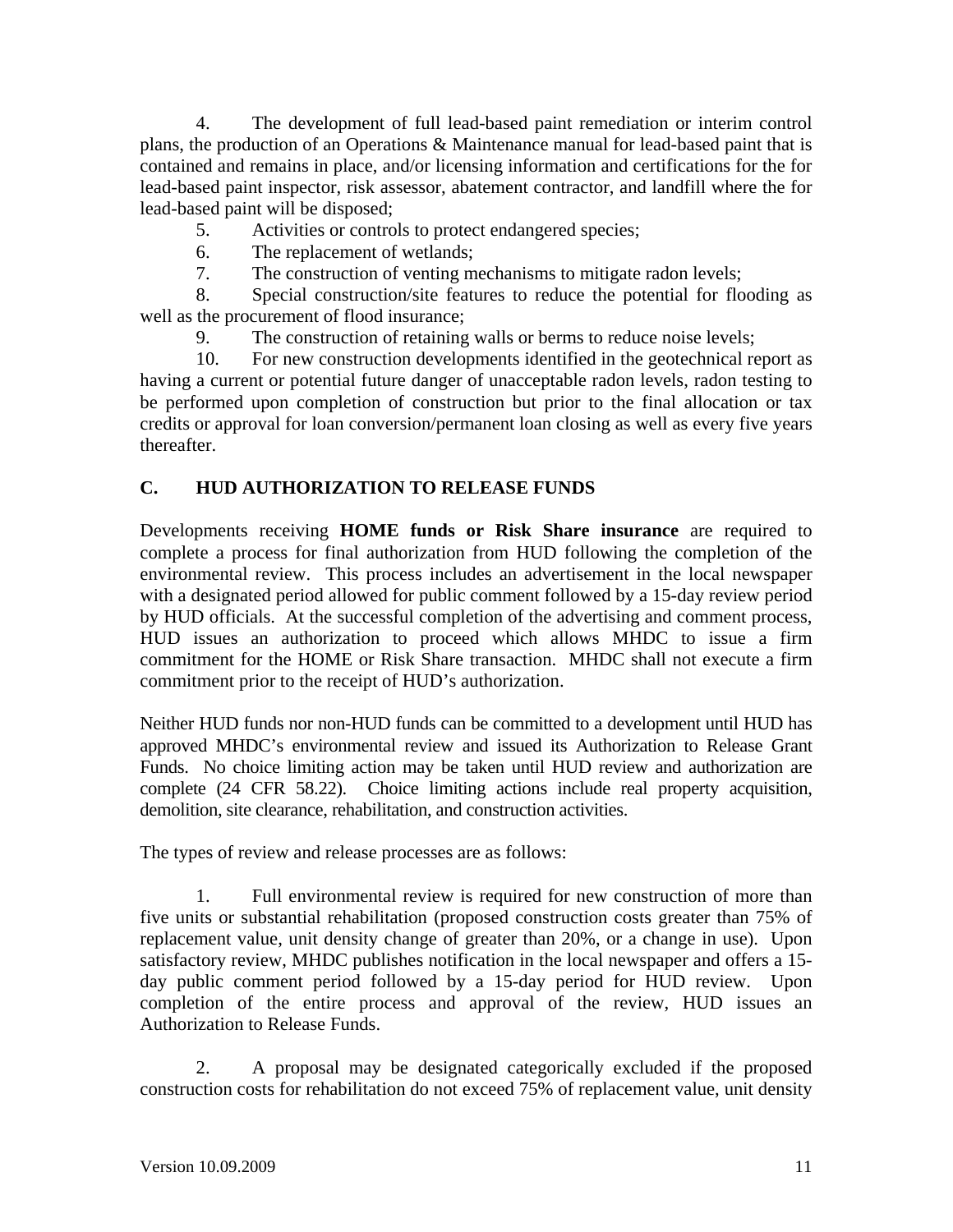change does not exceed 20%, and there is no change in use. If there are issues that require mitigation, MHDC publishes notification in the local newspaper and offers a 7 day public comment period followed by a 15-day period for HUD review. Upon completion of the entire process and approval of the review, HUD issues an Authorization to Release Funds.

 3. A proposal is considered exempt if: (i) it meets the conditions to be categorically excluded and there are no mitigating items or (ii) it is new construction of four or fewer units and there are no mitigating items. In this instance, no advertising is required and no notification is sent to HUD.

 4. Proposed developments located in a 100-year flood plain or developments considered a critical action and located in a 500-year flood plain are subject to certain limitations. *MHDC prohibits new construction in 100-year flood plains.* Rehabilitation projects located in a 100-year flood plain are required to complete the eight-step review process required by HUD when federal funds are involved. Federally-funded or insured developments located in a 500-year flood plain and considered to be a critical action are also required to go through the eight-step review process. A critical action pertains to the type of development without an independent living environment whose occupants may not be sufficiently mobile to avoid loss of life or injury due to flooding or storm events.

 Developments determined by MHDC to be acceptable to be rehabilitated or constructed despite the flood plain designation must complete two advertising/public comment periods. The first advertisement notifies the public of the intention to develop/redevelop the property in a flood plain, followed by a 15-day comment period. MHDC must then advertise a notice that no better site has been identified, and the decision has been made to construct or rehabilitate the property in the flood plain. This notification is also followed by a 15-day comment period. Upon the completion of both publications, MHDC will transmit the review to HUD for its 15-day review period. HUD issues an Authorization to Release Funds upon its approval of the environmental review.

# **V. CLOSING AND CONSTRUCTION**

MHDC staff will confirm that outstanding environmental issues required to be resolved prior to loan closing or during the construction process are completed. MHDC's construction inspectors will be notified of any special requirements to be confirmed during the construction process as they perform their monthly inspections. Final approval for loan funding or for the allocation of tax credits may be delayed or denied if required actions are not taken.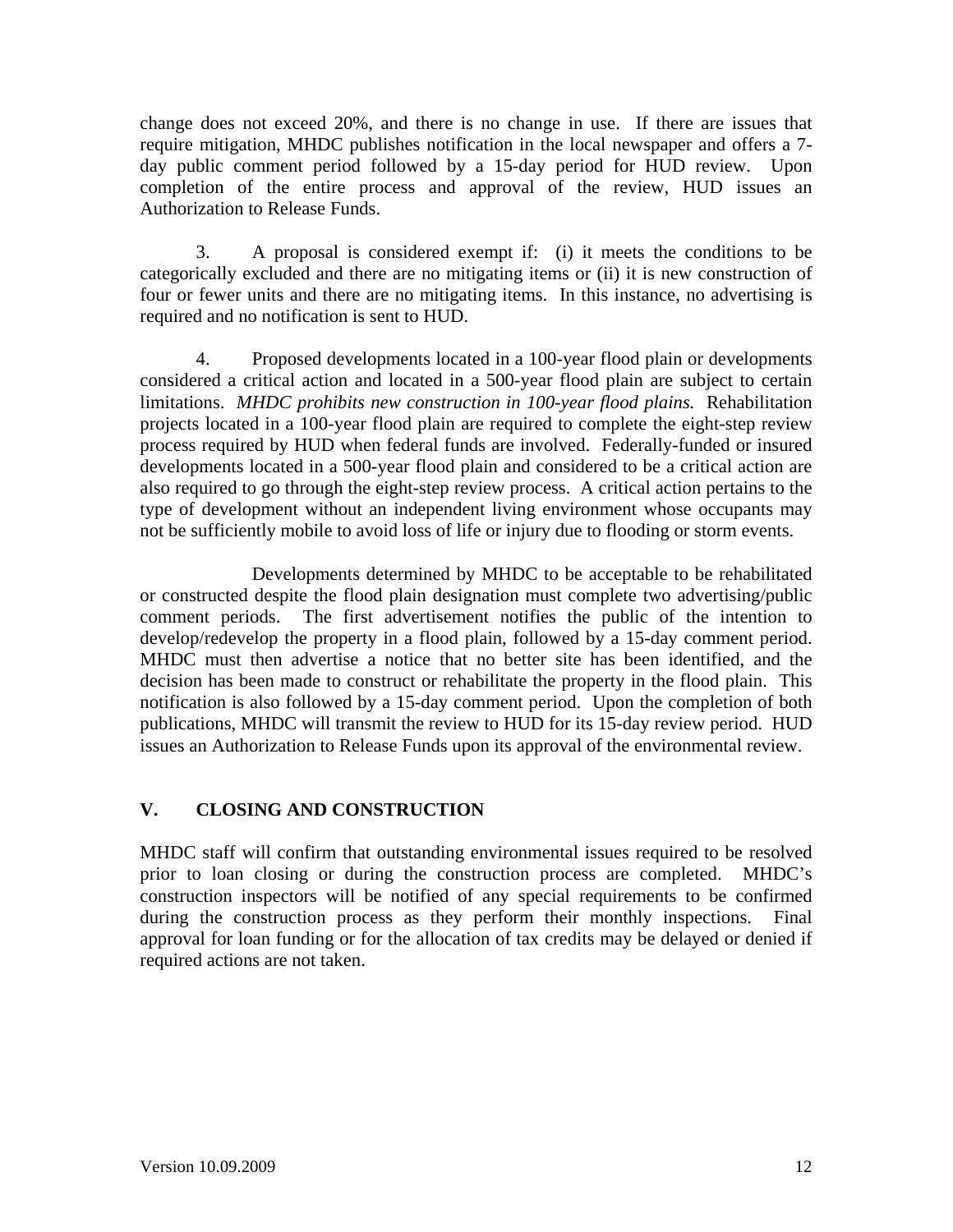# **EXHIBIT "A"**

# **PHASE I ASTM STANDARDS**

#### **Table of Contents and Report Format (Reference ASTM E 1527-05)**

| <b>Section</b>                 | <b>Topic Detail</b>                                                                                                                                                                       | <b>ASTM</b><br><b>Reference</b> |
|--------------------------------|-------------------------------------------------------------------------------------------------------------------------------------------------------------------------------------------|---------------------------------|
| 1.0<br><b>Summary</b>          | 1.0 Summary                                                                                                                                                                               | 12.1                            |
| 2.0<br><b>Introduction</b>     | 2.1 Purpose                                                                                                                                                                               | 1.1, 1.2                        |
|                                | 2.2 Detailed Scope-of Service                                                                                                                                                             | 12.4                            |
|                                | 2.3 Significant Assumptions                                                                                                                                                               | 7.5.2,<br>7.5.2.1               |
|                                | 2.4 Limitations and Exceptions                                                                                                                                                            | 9.2.4                           |
|                                | 2.5 Have any Special Terms and Conditions<br>been placed on the Environmental Professional<br>("EP") by the person(s) requesting their<br>services?<br>Note: "client imposed constraints" | 12.10                           |
|                                | 2.6 User Reliance<br>Additionally: Who may rely on this report?<br>(MHDC must be specifically mentioned per<br><b>MHDC NOFA)</b>                                                          | 7.5.2.1                         |
| 3.0<br><b>Site Description</b> | 3.1 Location and Legal Description                                                                                                                                                        | 12.1                            |
|                                | 3.2 Site and Vicinity General Characteristics                                                                                                                                             | 9.4.1.1,<br>9.4.1.3             |
|                                | 3.3 Current Use of the Property                                                                                                                                                           | 9.4.1.1                         |
|                                | 3.4 Improvements to the property not limited to<br>just the structure(s), roads. List all other<br>improvements on the site.                                                              | $9.4.1.7 -$<br>9.4.4.7          |
|                                | 3.5 Current Uses of the Adjoining Properties                                                                                                                                              | 9.4.1.3                         |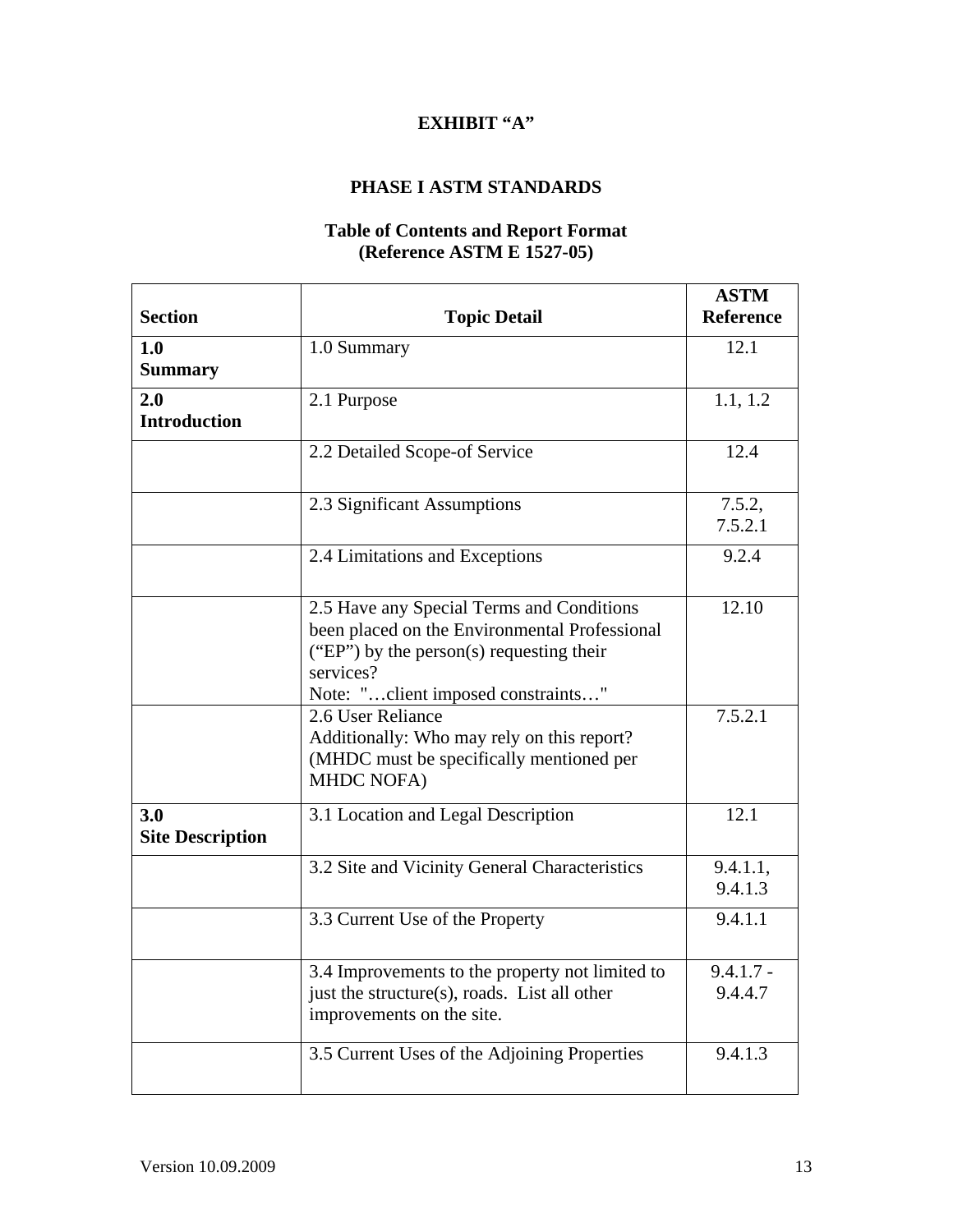| <b>Section</b>                    | <b>Topic Detail</b>                                                                                                                                                                                                                                                                                                             | <b>ASTM</b><br>Reference |
|-----------------------------------|---------------------------------------------------------------------------------------------------------------------------------------------------------------------------------------------------------------------------------------------------------------------------------------------------------------------------------|--------------------------|
| <b>4.0 User Provided</b><br>Info. | It is the user's responsibility to provide any or all<br>information in section 6.1 through 6.7 to the EP.                                                                                                                                                                                                                      |                          |
|                                   | 4.1 Title Records (Title policy provided by the<br>user.)                                                                                                                                                                                                                                                                       | 6.2                      |
|                                   | 4.2 Environmental Liens or Activity and Use<br>Limitations                                                                                                                                                                                                                                                                      | 6.2                      |
|                                   | 4.3 Specialized Knowledge                                                                                                                                                                                                                                                                                                       | 6.3                      |
|                                   | 4.4 Commonly Known or Reasonably<br><b>Ascertainable Information</b>                                                                                                                                                                                                                                                            | 6.6                      |
|                                   | 4.5 Valuation Reduction for Environmental<br><b>Issues</b>                                                                                                                                                                                                                                                                      | 6.5                      |
|                                   | 4.6 Owner, Property Manager, and Occupant<br>Information                                                                                                                                                                                                                                                                        | 7.5.2                    |
|                                   | 4.7 Reason for Performing Phase I (Does the<br>user: "make known to the EP the reason why<br>the user wants to have the Phase I Environmental<br>Site Assessment performed"?)                                                                                                                                                   | 6.7                      |
|                                   | Either the user shall make known to the EP the<br>reason why the user wants to have the Phase I<br>Environmental Site Assessment performed OR,<br>if the user does not identify the purpose of the<br>Phase I, the EP shall assume the purpose is to<br>qualify for an LLP to CERCLA Liability and<br>state this in the report. |                          |
|                                   | 4.8 Other ("Other" is used if no reason is given<br>by the user for the Phase I. Then the<br>assumption: the EP "shall assume the purpose is<br>to qualify for an LLP to CERCLA liability and<br>state this in the report.")                                                                                                    | 6.7                      |
| 5.0 Records<br><b>Review</b>      | 5.1 Standard Environmental Record Sources                                                                                                                                                                                                                                                                                       | 8.2.1                    |
|                                   | 5.2 Additional Environmental Record Sources                                                                                                                                                                                                                                                                                     | 8.2.2                    |
|                                   | 5.3 Physical Setting Source(s)                                                                                                                                                                                                                                                                                                  | 8.2.3                    |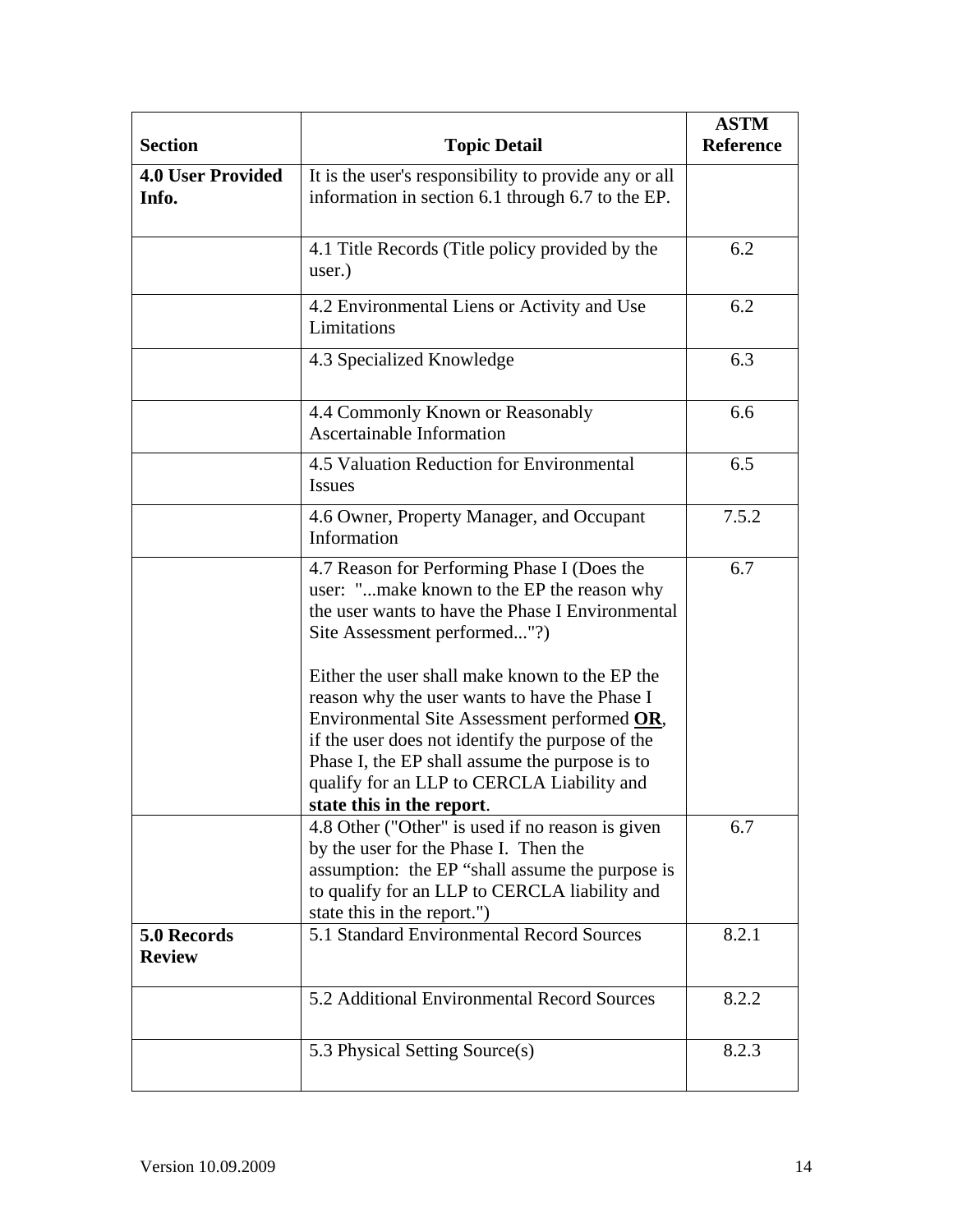| <b>Section</b>             | <b>Topic Detail</b>                                                                                                                                                                                                                          | <b>ASTM</b><br><b>Reference</b> |  |
|----------------------------|----------------------------------------------------------------------------------------------------------------------------------------------------------------------------------------------------------------------------------------------|---------------------------------|--|
|                            | 5.4 Historical Use Information on the Property                                                                                                                                                                                               | $8.3 - 8.4$                     |  |
|                            | 5.5 Historical Use Information on Adjoining<br>Properties                                                                                                                                                                                    | 8.3.3                           |  |
| 6.0 Site<br>Reconnaissance | 6.1 Methodology & Limiting Conditions                                                                                                                                                                                                        | 9.2.3, 9.2.4                    |  |
|                            | 6.2 General Site Setting                                                                                                                                                                                                                     | $9.4.1.1 -$<br>9.4.1.10         |  |
|                            | 6.3 Exterior Observations                                                                                                                                                                                                                    | $9.4.2 -$<br>9.4.4.7            |  |
|                            | 6.4 Interior Observations                                                                                                                                                                                                                    | $9.4.2 -$<br>9.4.4.7            |  |
| <b>7.0 Interviews</b>      | 7.1 Interview with Owner                                                                                                                                                                                                                     | $10.0 - 10.9$                   |  |
|                            | 7.2 Interview with Site Manager                                                                                                                                                                                                              | 10.5.1                          |  |
|                            | 7.3 Interviews with Occupants:<br>Multi-family residential properties, residential<br>occupants do not need to be interviewed. If the<br>property has nonresidential uses interviews<br>would be held with the non residential<br>occupants. | $10.5.2.1 -$<br>10.5.2.4        |  |
|                            | 7.4 Interviews with Local Governmental<br><b>Officials</b>                                                                                                                                                                                   | $11.1 - 11.7$                   |  |
|                            | 7.5 Interviews with Others                                                                                                                                                                                                                   | 10.7.2                          |  |
| 8.0 Findings               | 8.0 Findings<br>Findings are any item(s) identified as a<br>recognized environmental concern.                                                                                                                                                | 12.5                            |  |
| 9.0 Opinion                | 9.0 Opinion<br>The opinion shall specifically include the EP's<br>rationale for concluding that a condition is or is<br>not currently a recognized environmental<br>condition.                                                               | 12.6                            |  |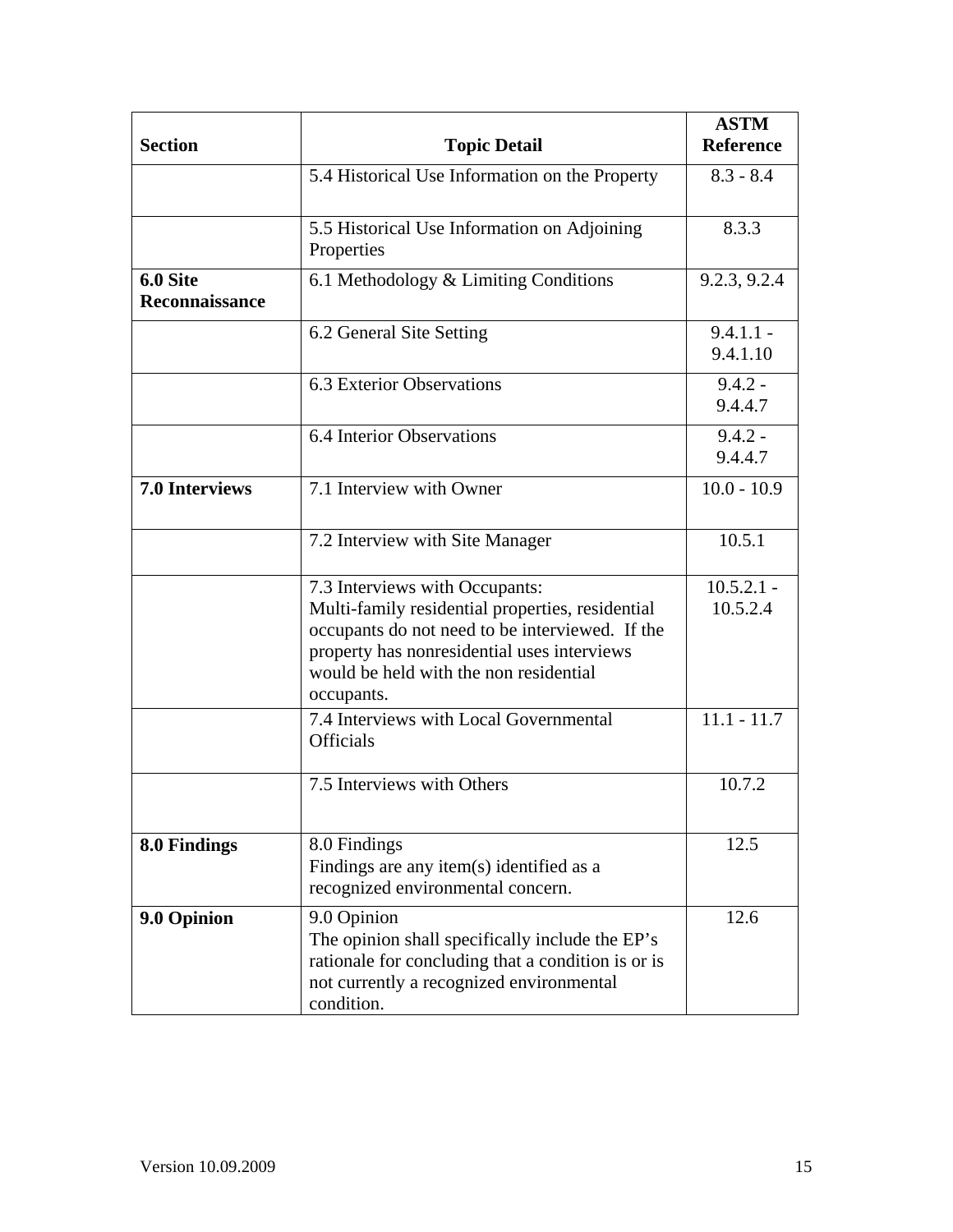| <b>Section</b>                           | <b>Topic Detail</b>                                                                                                                                                                                                                                                                                                                                                                                                                                                    | <b>ASTM</b><br><b>Reference</b> |
|------------------------------------------|------------------------------------------------------------------------------------------------------------------------------------------------------------------------------------------------------------------------------------------------------------------------------------------------------------------------------------------------------------------------------------------------------------------------------------------------------------------------|---------------------------------|
| <b>10.0 Conclusions</b>                  | 10.0 Conclusions<br>The Phase I must include <b>ONE</b> of the following<br>statements WORDED EXACTLY:                                                                                                                                                                                                                                                                                                                                                                 | 12.8, 12.8.1,<br>12.2           |
|                                          | "We have performed a Phase I Environmental<br>Site Assessment in conformance with the scope<br>and limitations of ASTM Practice 1527 of [insert]<br>address or legal description], the property, and<br>exceptions to or deletions from this practice are<br>described in Section [] of this report. This<br>assessment has revealed no evidence of<br>recognized environmental conditions in<br>connection with the property."<br>$*OR*$                              |                                 |
|                                          | "We have performed a Phase I Environmental<br>Site Assessment in conformance with the scope<br>and limitations of ASTM Practice I 1527 of<br>[insert address or legal description], the property.<br>Any exceptions to, or deletions from this<br>practice are described in Section [ ] of this<br>report. This assessment has revealed no<br>evidence of recognized environmental conditions<br>in connection with the property except for the<br>following: (list)." |                                 |
| <b>11.0 Deviations</b>                   | 11.0 Deviations                                                                                                                                                                                                                                                                                                                                                                                                                                                        | 12.10                           |
| 12.0 Additional<br><b>Services</b>       | 12.0 Additional Services                                                                                                                                                                                                                                                                                                                                                                                                                                               | 12.9                            |
| <b>13.0 References</b>                   | 13.0 References                                                                                                                                                                                                                                                                                                                                                                                                                                                        | 12.11                           |
| $14.0$ Signature(s)<br>of $EP(s)$        | 14.0 Signature(s) of $EP(s)$                                                                                                                                                                                                                                                                                                                                                                                                                                           | 12.12                           |
| <b>15.0 Qualifications</b><br>of $EP(s)$ | 15.0 Qualifications of $EP(s)$<br>The Phase I must include <b>BOTH</b> of the<br>following statements <b>WORDED EXACTLY</b> :<br>"[I, We] declare that, to the best of [my, our]<br>professional knowledge and belief [I, We] meet<br>the definition of Environmental Professional as<br>defined in #312.10 of 40 CFR 312."                                                                                                                                            | 12.13,<br>12.13.1,<br>12.13.2   |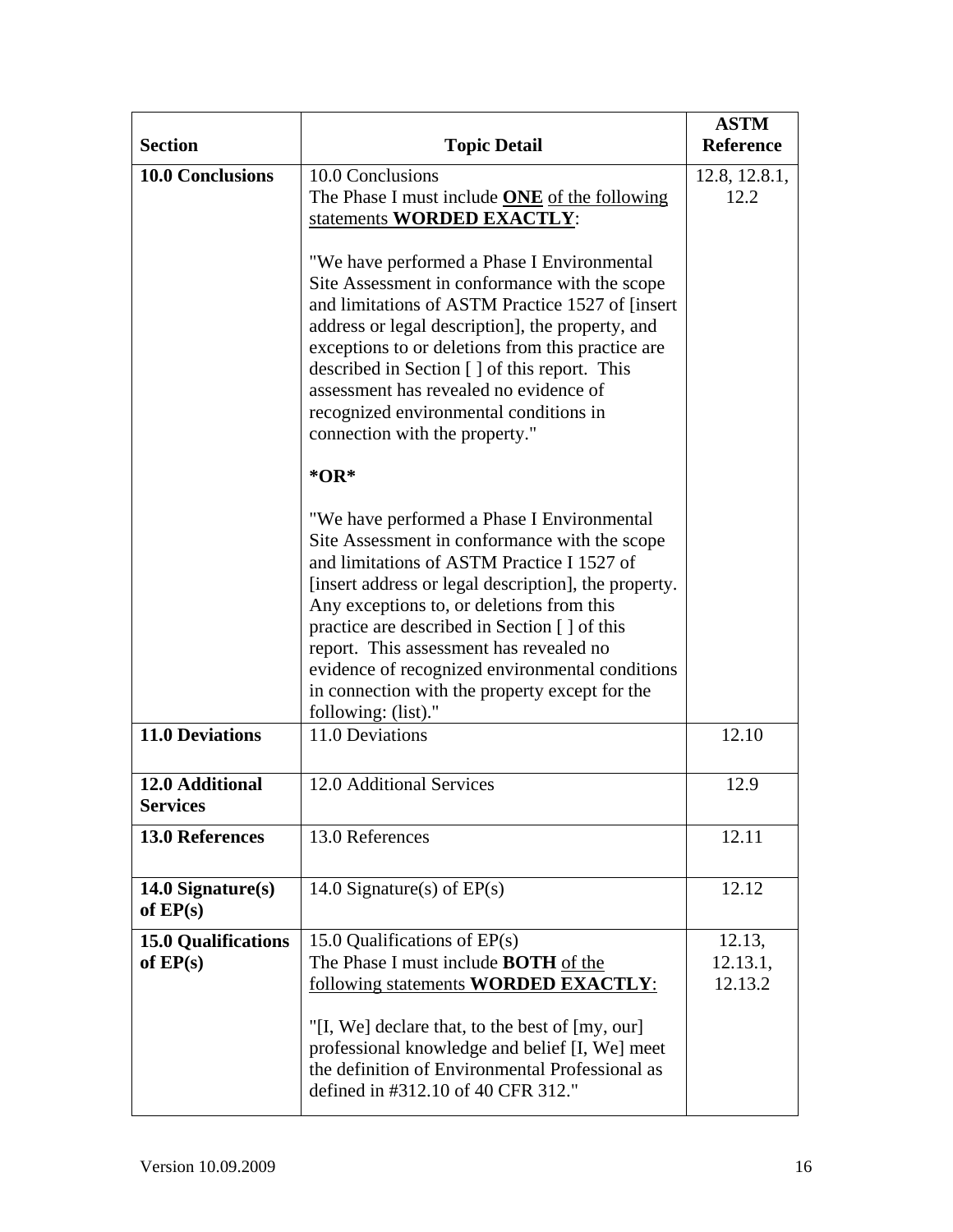|                        |                                                                                                                                                                                                                                                           | <b>ASTM</b>      |
|------------------------|-----------------------------------------------------------------------------------------------------------------------------------------------------------------------------------------------------------------------------------------------------------|------------------|
| <b>Section</b>         | <b>Topic Detail</b>                                                                                                                                                                                                                                       | <b>Reference</b> |
|                        | *AND*                                                                                                                                                                                                                                                     |                  |
|                        | "I, We] have the specific qualifications based on<br>education, training, and experience to assess a<br>property of the nature, history, and setting of the<br>subject property. [I, We] have developed and<br>performed the all appropriate inquiries in |                  |
|                        | conformance with the standards and practices set<br>forth in 40 CFR Part 312."                                                                                                                                                                            |                  |
| <b>16.0 Appendices</b> | X4: Recommended Table of Contents and<br><b>Report Format</b>                                                                                                                                                                                             | 12.1             |
| 16.1                   | Site (Vicinity) Map                                                                                                                                                                                                                                       | X4.16.1          |
| 16.2                   | Site Plan                                                                                                                                                                                                                                                 | X4.16.2          |
| 16.3                   | Site Photographs                                                                                                                                                                                                                                          | X4.16.3          |
| 16.4                   | Historical Research Documents (aerial<br>photographs, fire insurance maps, historical<br>topographical maps, etc.)                                                                                                                                        |                  |
| 16.5                   | <b>Regulatory Records Documentation</b>                                                                                                                                                                                                                   | X4.16.5          |
| 16.6                   | <b>Interview Documentation</b>                                                                                                                                                                                                                            | X4.16.6          |
| 16.7                   | Special Contractual Conditions between User<br>and EP<br>MHDC requires a "copy" of the signed contract<br>between the EP and developer with pricing<br>redacted.                                                                                          | X4.16.7          |
| 16.8                   | Qualification(s) of the $EP(s)$                                                                                                                                                                                                                           | X4.16.8          |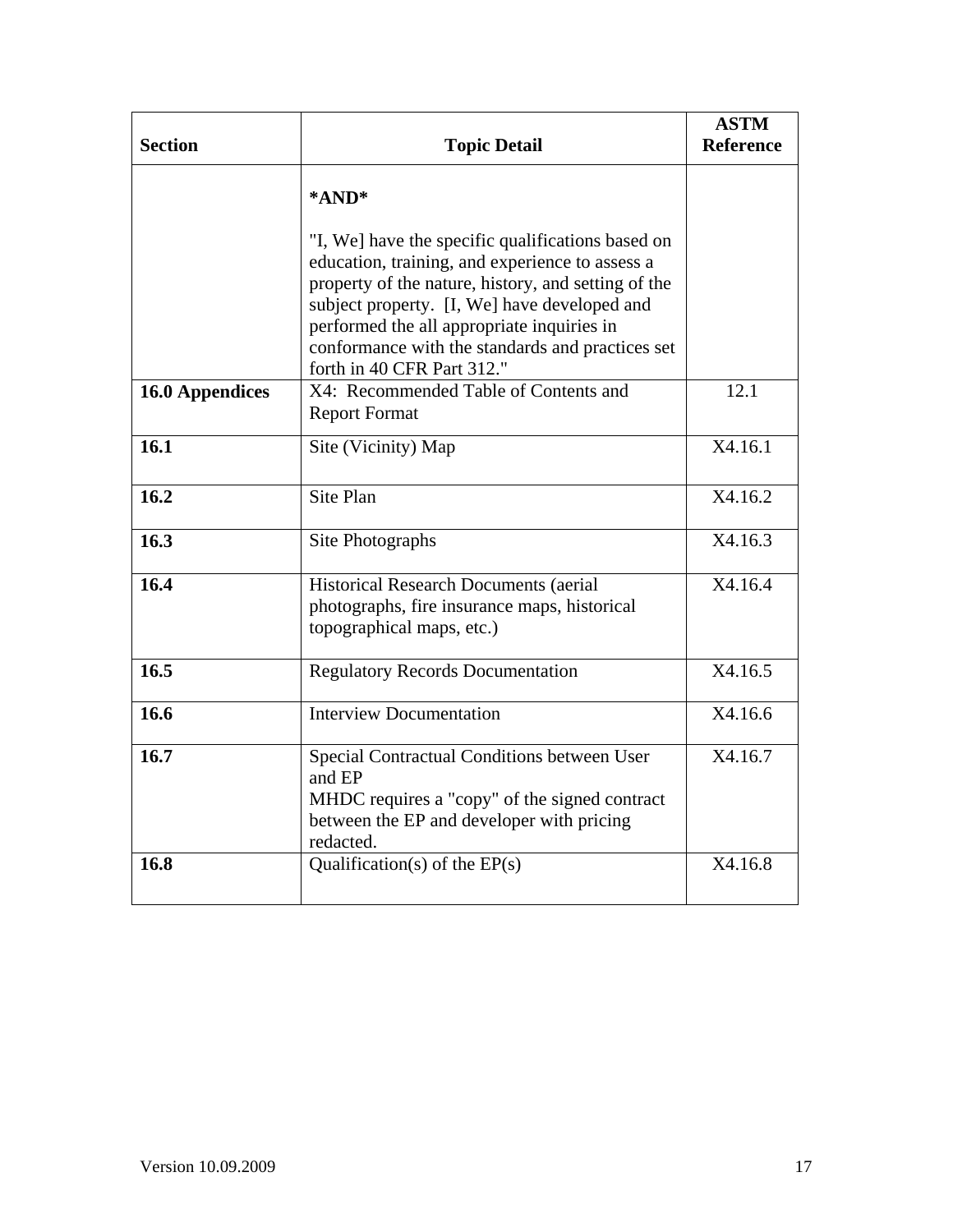# **Definition of Environmental Professional and Relevant Experience (Reference ASTM 1527 – 05)**

#### **Environmental Professional**

*Environmental Professional* means:

 (A) a person who possesses sufficient specific education, training, and experience necessary to exercise professional judgment to develop opinions and conclusions regarding conditions indicative of releases or threatened releases on, at, in, or to a property.

 (B) Such a person must: (i) hold a current Professional Engineer's or Professional Geologist's license or registration from a state, tribe, or U.S. territory (or the commonwealth of Puerto Rico) to perform environmental inquiries and have the equivalent of three (3) years of full-time relevant experience; or (ii) have a Baccalaureate or higher degree from an accredited institution of higher education in a discipline of engineering or science and the equivalent of five (5) years of full-time relevant experience; or (iii) have the equivalent of ten (10) years of full-time relevant experience.

(C) An environmental professional should remain current in his or her field through participation in continuing education or other activities.

 (D) The definition of environmental professional provided above does not preempt state professional licensing or registration requirements such as those for a professional geologist, engineer, or site remediation professional. Before commencing work, a person should determine the applicability of state professional licensing or registration laws to the activities to be undertaken.

 (E) A person who does not qualify as an environmental professional under the foregoing definition may assist in the conduct of all appropriate inquiries in accordance with this part if such person is under the supervision or responsible charge of a person meeting the definition of an environmental professional provided above when conducting such activities.

#### **Relevant Experience**

*Relevant experience*, as used in the definition of environmental professional in this section, means: participation in the performance of all appropriate inquiries investigations, environmental site assessments, or other site investigations that may include environmental analysis, investigations, and remediation which involve the understanding of surface and subsurface environmental conditions and the processes used to evaluate these conditions and for which professional judgment was used to develop opinions regarding conditions indicative of releases or threatened releases to the subject property.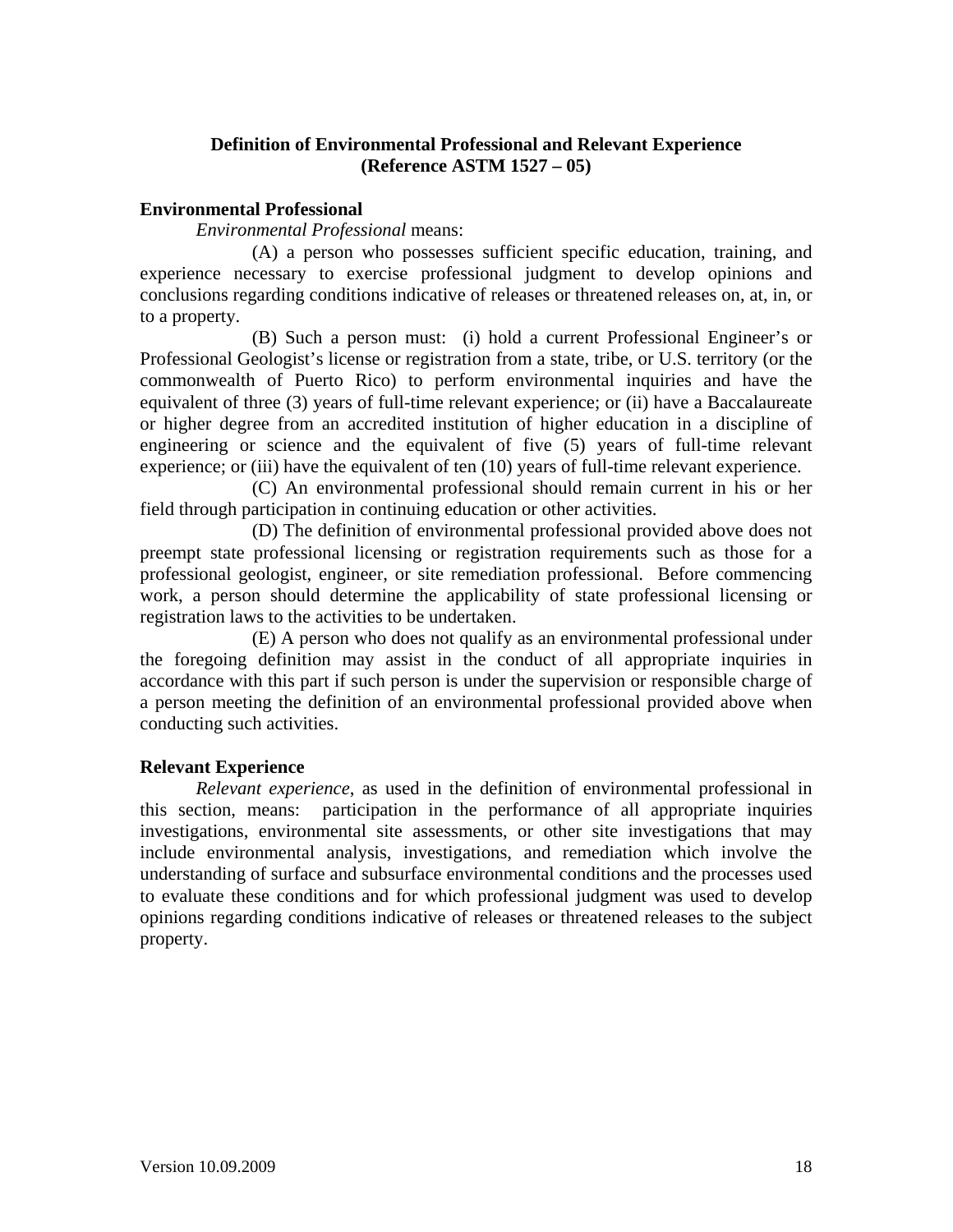# Exhibit "B"

#### **MHDC Lead-Based Paint Policy and Procedures**

# *MHDC Rental Housing Production Programs Guidelines for Rehabilitation Projects*

- 1) MHDC requires a physical needs assessment for all rental housing production proposals for the rehabilitation of existing buildings. The physical needs assessment must include an assessment of the presence or suspected presence of lead-based paint, asbestos or mold for all proposals.
- 2) Developers must provide the age of the structure as requested in the Rental Production application FIN-100.
- 3) Developers must submit the following documents with the application for firm commitment as specified in the conditional reservation agreement issued for the development:
	- a) Lead Hazard Evaluation Procedures; and
	- b) Lead Hazard Reduction Procedures.

As the result of the firm submission review, MHDC staff shall indicate the required lead hazard reduction work and protective measures to be followed during construction.

- 4) Prior to the conversion or closing of a permanent loan with MHDC, the borrower shall provide:
	- a) Tenant Notification Procedures;
	- b) Lead Clearance;
	- c) Contractor's Abatement License;
	- d) Contractor's certification of completion of a lead-safe work practices training program for each worker that comes in contact with lead; and
	- e) Ongoing Maintenance Procedures, if required.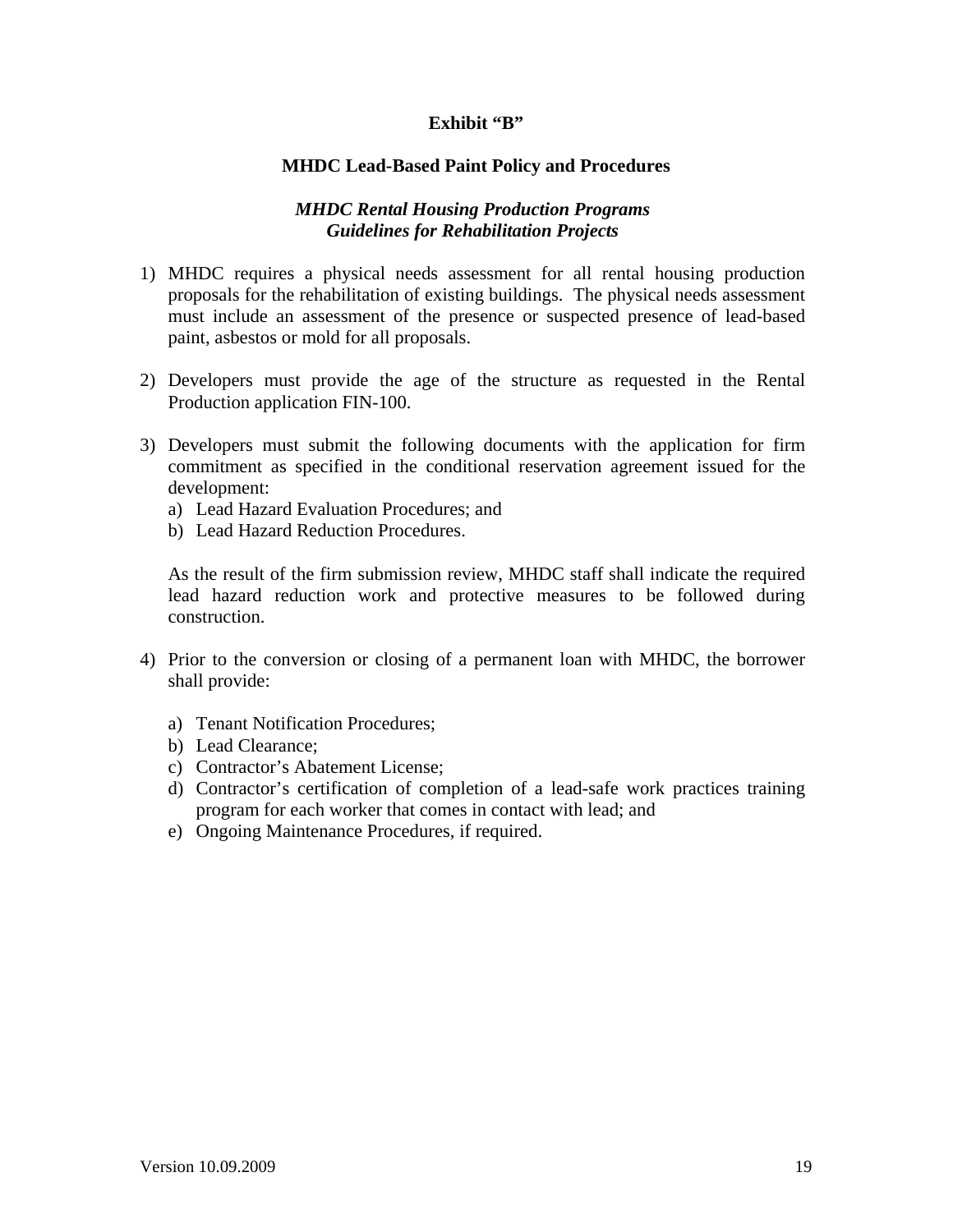#### **HOME Rental Production Program**

#### **Lead-Based Paint Reference Guide**  *(24 CFR Part 35)*  Revised 10/09/2009

*(Sub-Grantees are to refer to and comply with all of the pertinent lead paint regulations which may be amended or adopted from time-to-time. The following is only an overview.)* 

#### **A. HUD's Lead-Safety Regulation**

 Federal Register (Wednesday, September 15, 1999) Department of Housing and Urban Development  *24 CFR Part 35, et al.*  Requirements for Notification, Evaluation, and Reduction of Lead-Based Paint Hazards in Federal Owned Residential Property and Housing Receiving Federal Assistance; Final Rule

#### **B. Exemptions** *24 CFR 35.115*

- Post-1977 housing (1978 and newer)
- Zero-bedroom units
- **Property certified as lead safe**
- **Property where lead-based paint was removed**
- Rehabilitation or maintenance activities that do not disturb painted surfaces
- **Emergency actions**

# **C. EPA Regulations** *24 CFR 745*

Renovation, Repair and Painting Program Rule effective April 22, 2010

#### **D. Documentation Required**

- **1. Notice To Occupants:** Occupants must be provided with the following documentation:
	- a. EPA Lead Hazard Information Pamphlet at the time of purchase or lease;
	- b. "Notice of Hazard Evaluation" (or presumption) within 15 calendar days of the date when the evaluation is received or the presumption is made *(24 CFR 35.125(a))*; and
	- c. "Notice of Hazard Reduction & Clearance" no more than 15 calendar days after the hazard reduction activities have been completed *(24 CFR 35.125(b)(1))*.
- **2. Hazard Reduction:** The following documentation must be completed: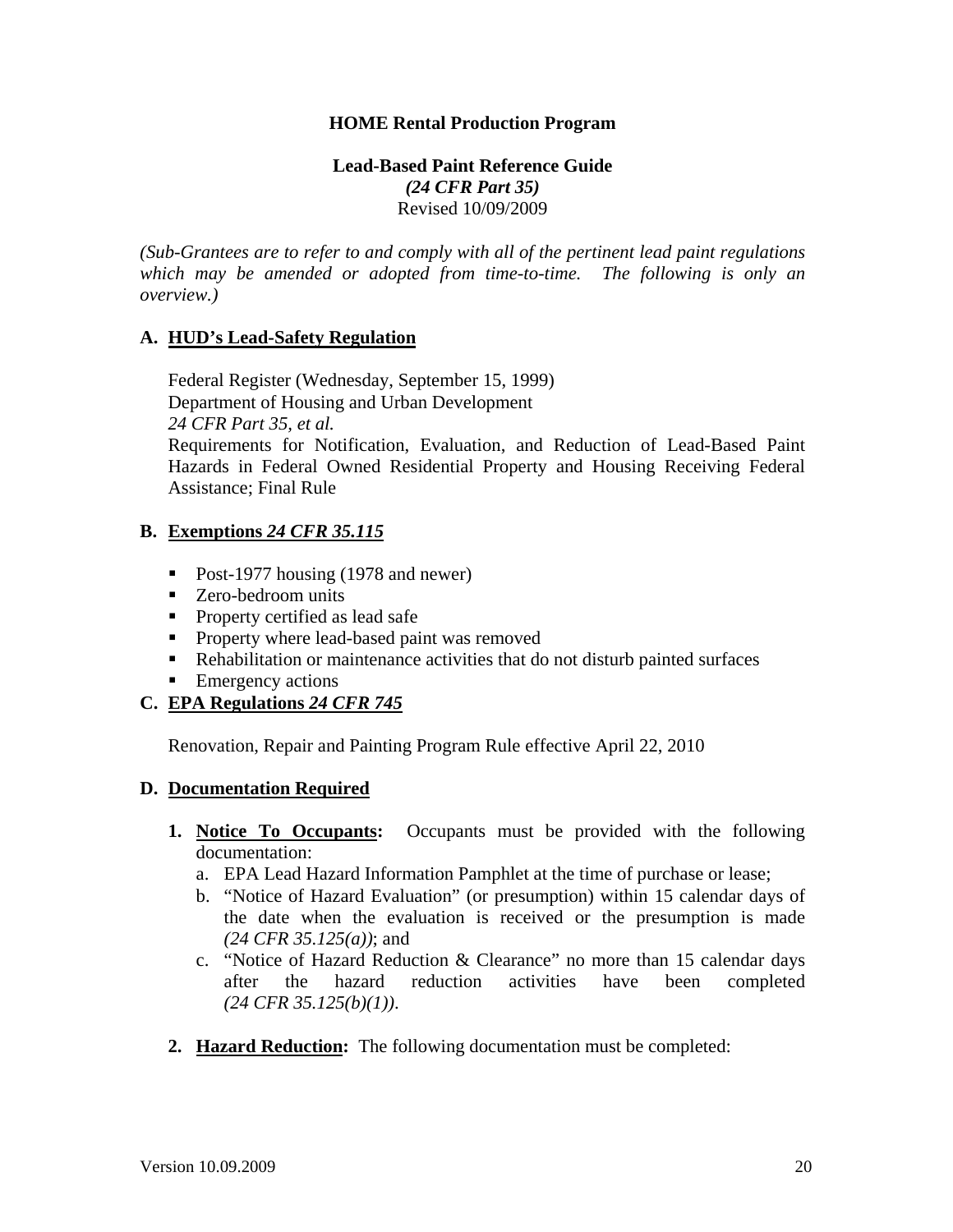- a. Final scope of work addressing both lead and non-lead paint prior to firm commitment for construction funded from the multifamily HOME Rental Production Program.
- b. For lead reduction activities that are performed on properties funded through the single-family HOME Repair Program, MHDC requires the contractor supervisor to be trained in Safe Work Practices.
- c. For properties funded through the multifamily HOME Rental Production Program, MHDC requires the Owner to hire a contractor certified as a leadbased paint specialist. A copy of the contractor's Lead Abatement Contractor license is required prior to conversion/permanent closing.
- d. For properties funded through the multifamily HOME Rental Production Program, certification by the contractor that Safe Work Practices *(24 CFR Part 35.1350)* have been observed is required prior to conversion/permanent closing.
- **3. Clearance Report:** Clearance must be performed by a licensed Risk Assessor after all rehab work is done, with a copy of the clearance report and qualifications of the Risk Assessor sent to the MHDC Homeownership division at the time of payment request (HOME Repair Program) or to the MHDC Rental Production division prior to conversion/permanent closing (HOME Rental Production Program).

# **E. General Procedural Overview**

For single-family properties receiving funds from the HOME Repair program:

- 1. A visual assessment walk-through by an HQS inspector trained in visual assessment (per self-administered HUD Internet course at http://www.hud.gov/offices/lead) looks for defective paint and applies the *de minimis levels* (2*4 CFR Part 35.1350(d))* to all rehabilitation work to be performed regardless of defective paint.
- 2. MHDC staff reviews the level of HOME rehabilitation assistance and calculates the applicable lead-based paint requirements.

 For multifamily developments receiving funds from the HOME Rental Production Program:

- 1. A risk assessment must be performed by a licensed lead-based paint professional.
- 2. MHDC staff reviews the results and determines mitigating items that must be addressed prior to the completion of construction.

 The rehabilitation scope of work must integrate both "lead" and "non-lead" triggered activities. (Provide the preliminary work write-up to Risk Assessor, then incorporate the assessment's findings.)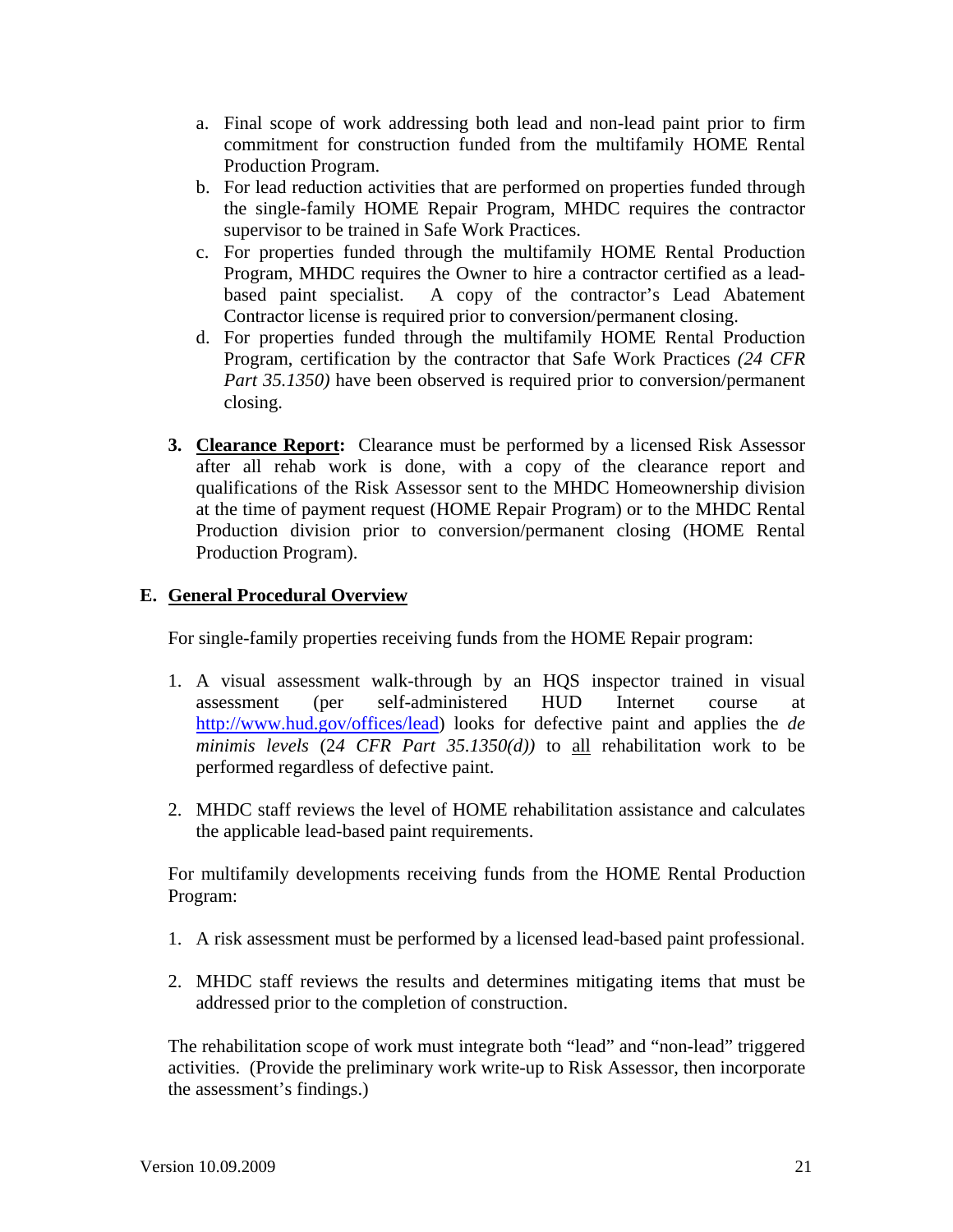- 1. De Minimis Levels: *De minimis levels* are exception**s** to safe work practices **and defined as work** which disturbs less than:
	- a. 20 square feet on exterior surfaces;
	- b. 2 square feet in any one interior room or space; or
	- c. 10 percent of area of an interior or exterior component with a small area (sills, baseboards, etc.).
- **2. Lead-Triggered Activity:** A lead-triggered activity is anything that is a lead hazard, or reduces a lead hazard, including:
	- a. Any defective paint surface (until tested to be non-lead)
	- b. Any rehabilitation work greater than the *de minimis levels* disturbing a lead painted surface to be performed with safe work practices
	- c. Any abatement activities from risk assessment

# **3. Course of Action:**

- a. Determine the level of hazard evaluation and reduction *(24 CFR 35.915- 930)*.
- b. Presume lead or evaluate *(option 24 CFR 35.120)*; evaluation recommended.
- c. Complete risk assessment performed by licensed personnel.
- d. Include in the scope of work for "lead" activities the interim controls and/or abatement recommendations from a risk assessor and safe work practices for items determined to be lead paint.
- e. Determine impact of 'occupant relocation' requirements *(24 CFR 35.1345)*.
- f. Based on the results of risk assessment, establish contractor qualifications *(see Safe Work Practices 24 CFR 35.1325-1330),* safe work practices to be used (including occupant protections), and achieve clearance in bid invitation and contract.
- g. Relocate occupants and belongings, if necessary *(24 CFR Part 35.1345)*.
- h. Supervise work so that "Safe Work Practices" at 24 CFR Part 35.1350 are used: worksite is prepared/contained and occupants and their belongings are protected, prohibited methods of paint removal are not used, specialized cleaning is conducted to achieve clearance, and certification is made that Safe Work Practices have been followed.
- i. Collect lead dust wipe and soil clearance samples upon the completion of the work.
- j. Achieve clearance and obtain report approval after all rehab work is done.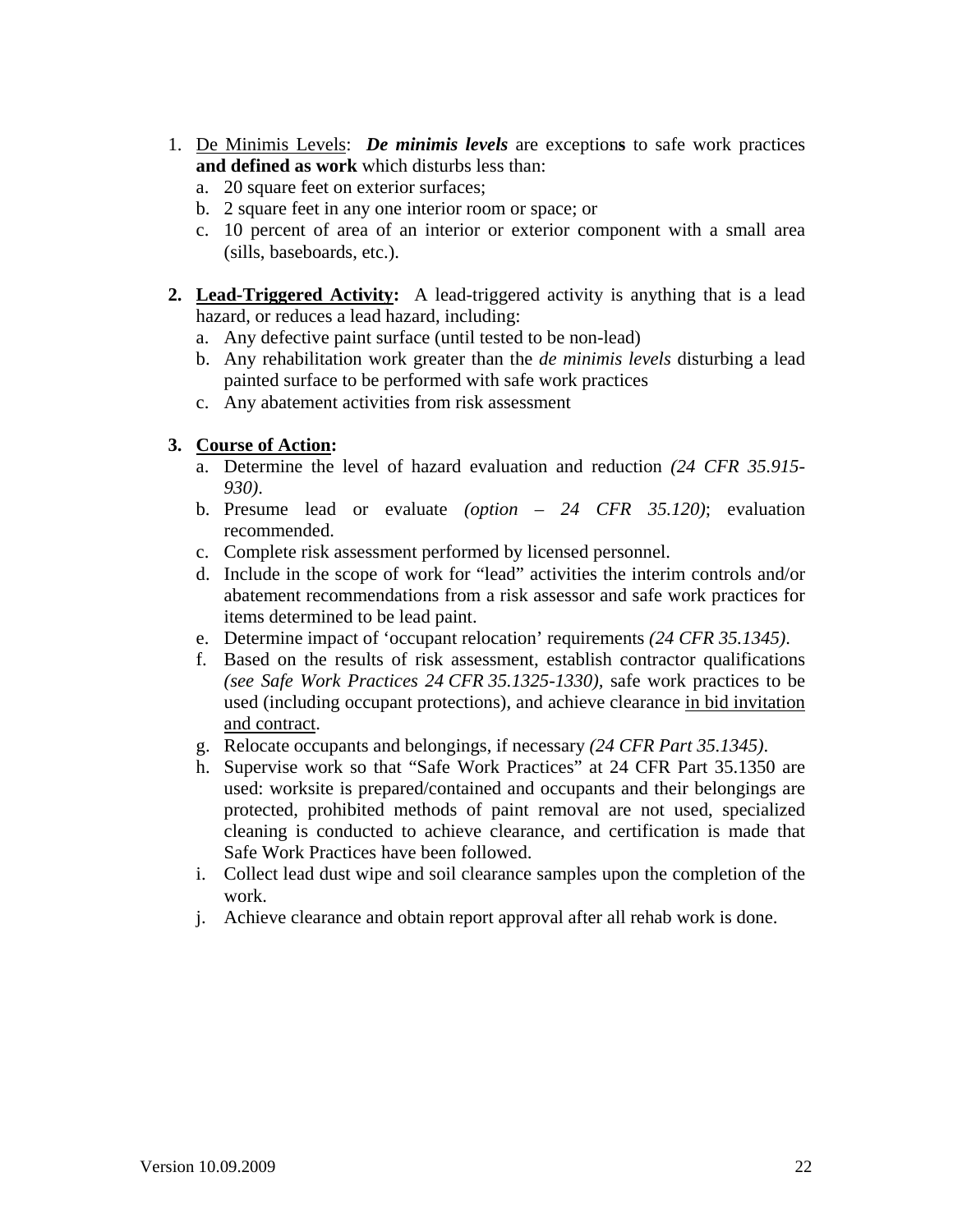# **F. Methods and Qualifications for the Evaluation of the Presence of Lead**

- **1. Visual Assessment (accepted for HOME Repair only):** A visual assessment for deteriorated paint consists of a visual search for cracking, scaling, peeling, or chipping paint. This assessment does not identify the presence of lead, only the potential danger. The assessment is performed by either a licensed risk assessor or Housing Quality Standards (HQS) inspector trained in visual assessment.
- **2. Risk Assessment:** A risk assessment is a comprehensive investigation of a dwelling to identify lead-based paint hazards that includes paint testing, dust and soil sampling, and a visual evaluation. Risk assessment details are summarized in a written report with recommendations for actions and approximate cost. A licensed risk assessor must conduct the assessment.

# **G. Lead Hazard Reduction Methods**

- **1. Paint Stabilization:** Paint stabilization reduces exposure to lead-based paint by addressing deteriorated paint on exterior and interior surfaces through repairs, safe paint removal, and repainting. Paint stabilization may not be a sufficient lead hazard reduction method in all cases.
- **2. Interim Controls:** *(24 CFR 35.1330)* Interim controls are short-term measures (lasting less than twenty years) to reduce human exposure to lead-based paint hazards through repairs, painting, maintenance, special cleaning, occupant protection measures, clearance, and education programs. Ongoing monitoring is necessary in all situations. Interim controls may not be a sufficient lead hazard reduction method in all cases. Additionally, soil removal and replacement are sometimes necessary.

Interim control methods require safe work practices and include:

- a. **Paint stabilization** All deteriorated paint on exterior and interior surfaces must be stabilized through repairs, safe paint removal, and repainting.
- b. **Treatment for friction or impact surfaces** If lead-based paint is found and exceeds acceptable levels or is presumed to exceed it, the conditions creating friction or impact with surfaces with lead-based paint such as those that rub, bind, or crush must be corrected. Examples of this work include rehanging binding doors, installing door stops, or reworking windows.
- c. **Treatment for chewable surfaces** If a child under six has chewed surfaces known to contain lead-based paint or if lead-based paint is presumed, these surfaces must be enclosed or coated so they are impenetrable.
- d. **Lead-contaminated dust control** All horizontal surfaces that are rough, pitted, or porous such as bare floors, stairs, window sills, and window troughs must be covered with a smooth, cleanable covering or coating such as metal coil stock, plastic, polyurethane, or linoleum. Carpeting must be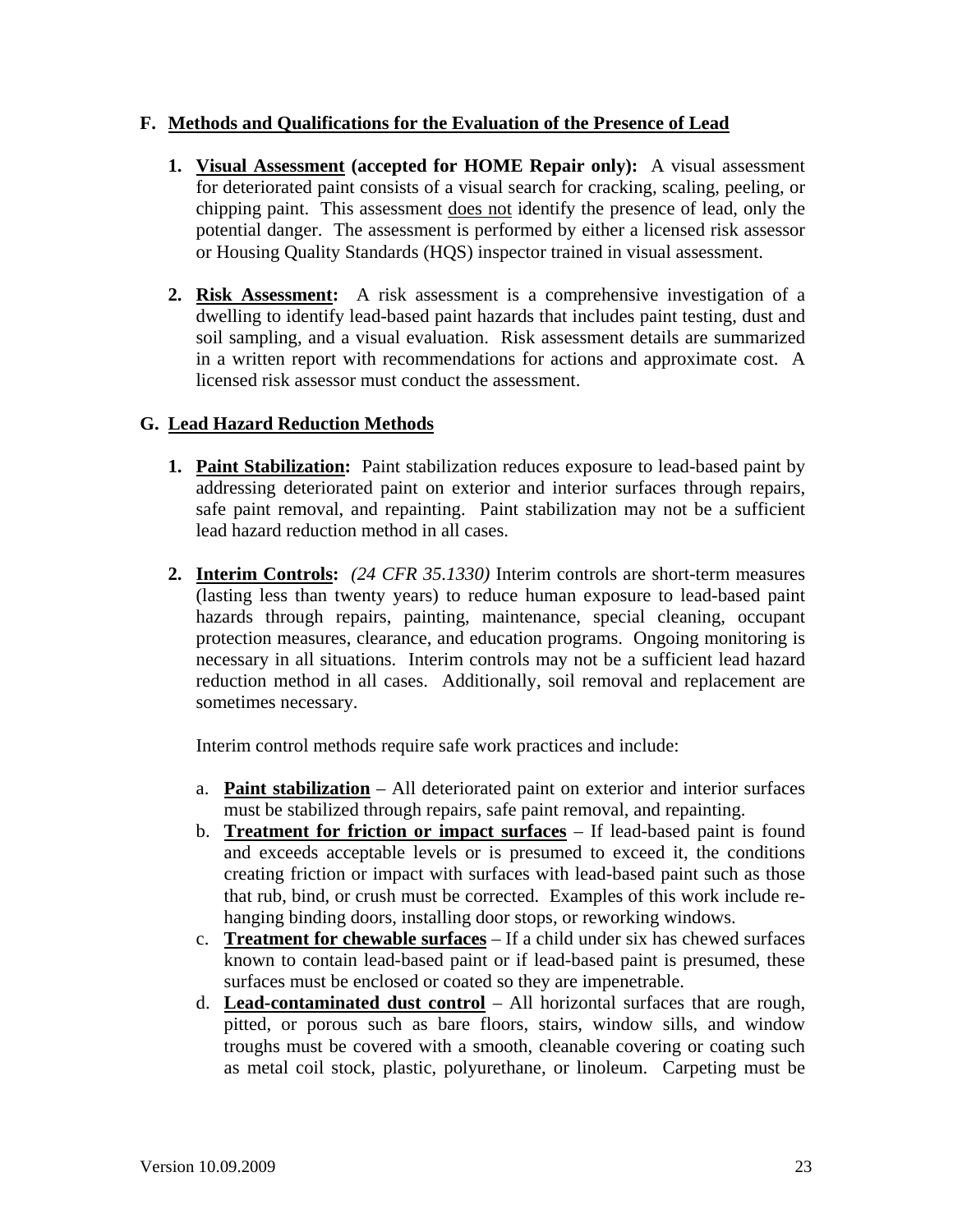vacuumed or rugs must be removed and vacuumed on both sides. Vacuuming must be done using HEPA vacuums.

e. **Lead-contaminated soil control** – If soil is lead-contaminated, interim controls that may be used include impermanent surface coverings such as gravel, bark, and sod as well as land use controls such as fencing, landscaping, and warning signs.

Interim controls (including Standard Treatments) *(24 CFR 35.1330*): The workers should be trained in accordance with the OSHA Hazard Communication Requirements *(29 CFR 1926.59)* and either be supervised by an individual certified as a lead-based paint abatement supervisor or must have successfully completed one of the following courses:

- LBP abatement worker or supervisor *(40 CFR 745.225)*;
- Operations and Maintenance (NETA);
- Remodeler's and Renovator's Lead-Based Paint Training Program developed by HUD and the National Association of the Remodeling Industry; or
- An equivalent course approved by EPA or HUD.
- **3. Abatement:** Abatement mitigates lead-based paint and lead-based paint hazards by either permanently removing lead-based paint and its dust or encapsulating or enclosing the lead-based paint for a period of twenty years or more, replacing components that have lead-based paint, and removing or permanently covering lead-contaminated soil. Limited or no monitoring may be required based upon the action taken. Encapsulation and enclosure require ongoing monitoring and maintenance to check their effectiveness.

 Abatement must be conducted by certified abatement workers who have successfully completed a lead-based paint abatement worker course accredited by the EPA. These workers must be supervised by a lead-based paint abatement supervisor certified under a State program authorized by the EPA or conducted by the EPA.

#### **H. Safe Work Practices** *24 CFR 35.1350*

#### **1. Prohibited Methods of Paint Removal:** *(24 CFR 35.140)*

 The following methods *shall not be used* to remove paint that is, or may be, leadbased paint:

- a. Open flame burning or torching;
- b. Machine sanding or grinding without a high-efficiency particulate air (HEPA) local exhaust control;
- c. Abrasive blasting or sandblasting without HEPA local exhaust control;
- d. Heat guns operating above 1100 degrees Fahrenheit or charring the paint;
- e. Dry sanding or dry scraping, except dry scraping in conjunction with heat guns or within 1.0 ft. (0.30 m.) of electrical outlets, or when treating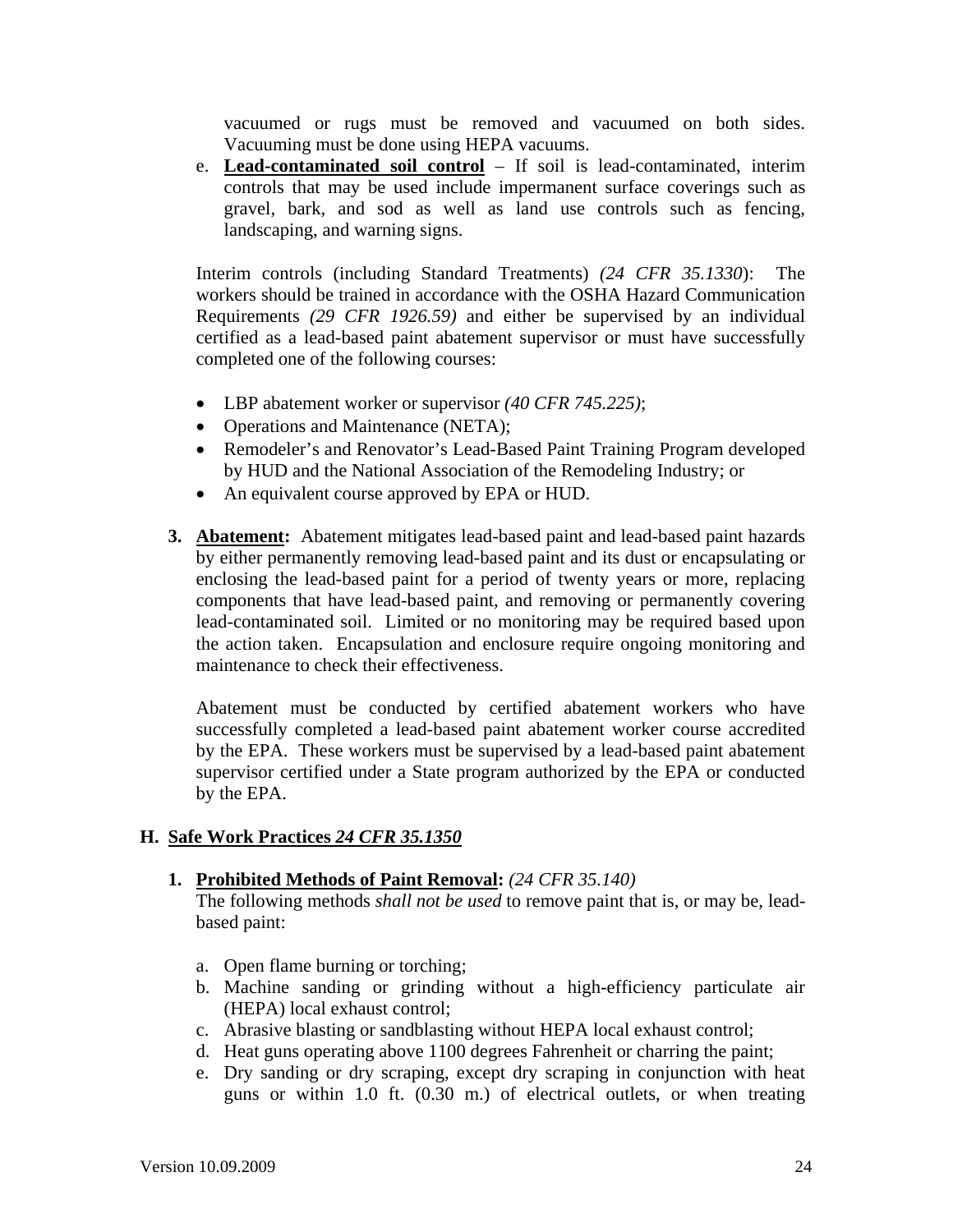defective paint spots totaling no more than 2 sq. ft. (0.2 sq. m.) in any one interior room or space, or totaling no more than 10 sq. ft. (2.0 sq. m.) on exterior surfaces; or

f. Paint stripping in a poorly ventilated space using a volatile stripper that is a hazardous substance in accordance with regulations of the Consumer Product Safety Commission at 16 CFR 1500.3, and/or a hazardous chemical in accordance with the Occupational Safety and Health Administration regulations at 29 CFR 1910.1200 or 1926.59, as applicable to the work.

# **2. Occupant Protection:** *(24 CFR 35.1345)*

Occupants shall not be permitted to enter the worksite during hazard reduction activities (unless they are employed in the conduct of these activities at the worksite), until after hazard reduction work has been completed and clearance, if required, has been achieved.

Occupants shall be temporarily relocated before and during hazard reduction activities to a suitable, decent, safe, and similarly accessible dwelling unit that does not have lead-based paint hazards, except if:

- a. Treatment will not disturb lead-based paint, dust-lead hazards or soil-lead hazards;
- b. Only the exterior of the dwelling unit is treated, and windows, doors, ventilation intakes and other openings in or near the worksite are sealed during hazard control work and cleaned afterward, and entry free of dust-lead hazards, soil-lead hazards, and debris is provided;
- c. Treatment of the interior will be completed within one period of eight daytime hours, the worksite is contained so as to prevent the release of leaded dust and debris into other areas, and treatment does not create other safety, health or environmental hazards (e.g., exposed live electrical wiring, release of toxic fumes, or on-site disposal of hazardous waste); or
- d. Treatment of the interior will be completed within five calendar days, the worksite is contained so as to prevent the release of leaded dust and debris into other areas, treatment does not create other safety, health or environmental hazards; and, at the end of work on each day, the worksite and the area within at least 10 feet (3 meters) of the containment area is cleaned to remove any visible dust or debris, and occupants have safe access to sleeping areas, and bathroom and kitchen facilities. (HUD Interpretive Guidance J24 – The term "interior work" refers to work in a single room. See also R18 and R19.)

The dwelling unit and the worksite shall be secured against unauthorized entry, and occupants' belongings protected from contamination by dust-lead hazards and debris during hazard reduction activities. Occupants' belongings in the containment area shall be relocated to a safe and secure area outside the containment area, or covered with an impermeable covering with all seams and edges taped or otherwise sealed.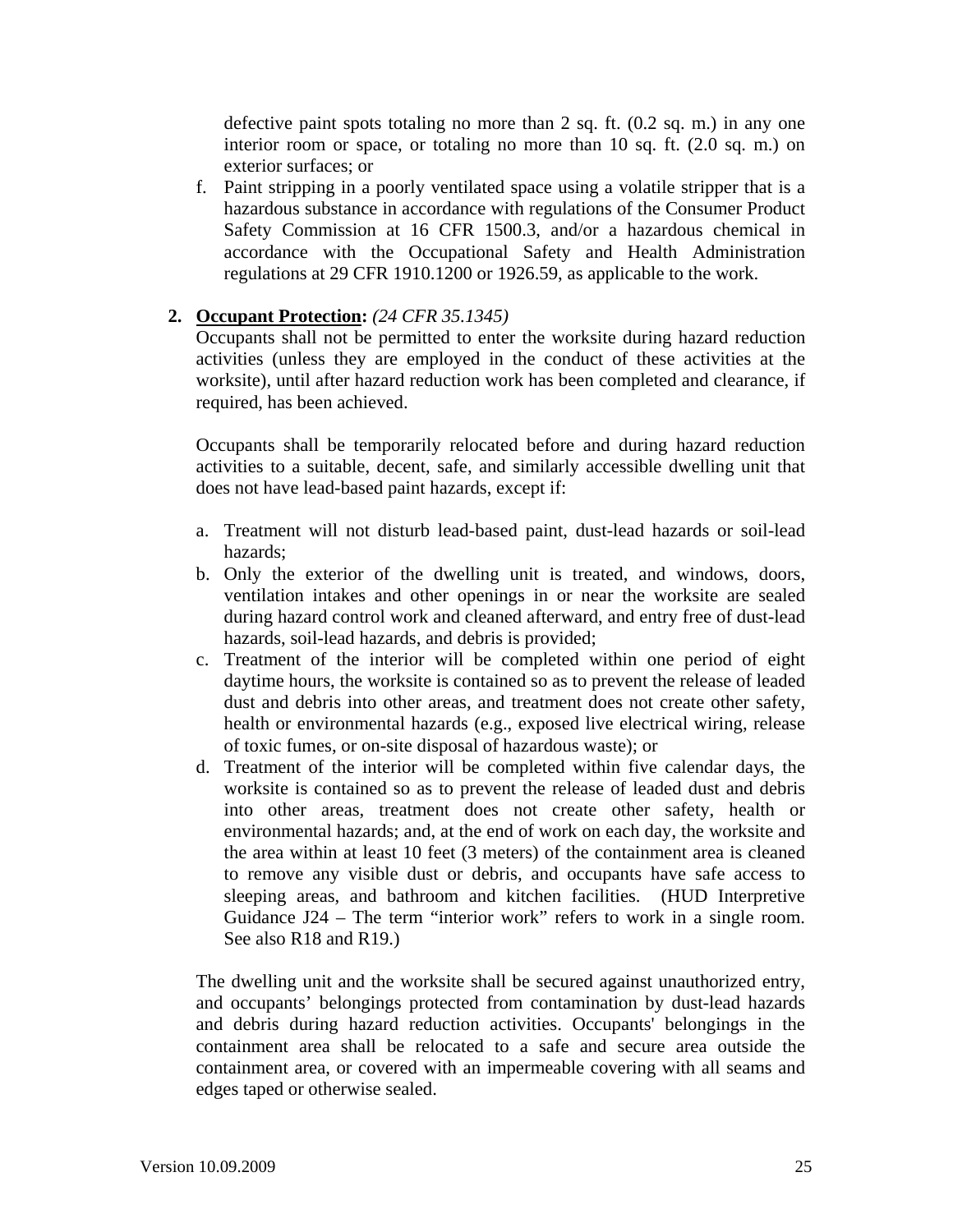# **3. Worksite Preparation:** *(24 CFR 35.1345)*

 The worksite shall be prepared to prevent the release of leaded dust and contain lead-based paint chips and other debris from hazard reduction activities within the worksite until they can be safely removed. Practices that minimize the spread of leaded dust, paint chips, soil and debris shall be used during worksite preparation.

 A warning sign shall be posted at each entry to a room where hazard reduction activities are conducted when occupants are present, at each main and secondary entryway to a building from which occupants have been relocated, or, for an exterior hazard reduction activity, where it is easily read 20 feet (6 meters) from the edge of the hazard reduction activity worksite. Each warning sign shall be as described in 29 CFR 1926.62(m), except that it shall be posted irrespective of employees' lead exposure and, to the extent practicable, provided in the occupants' primary language.

# **4. Specialized Cleaning:**

 After hazard reduction activities have been completed, the worksite shall be cleaned using cleaning methods, products, and devices that are successful in cleaning up dust-lead hazards, such as a HEPA vacuum or other methods of equivalent efficacy, and lead-specific detergents or the equivalent.

- **5. De Minimis Levels:** Safe Work Practices are not required when maintenance or hazard reduction activities do not disturb painted surfaces that total more than:
	- a. 20 square feet (2 square meters) on exterior surfaces;
	- b. 2 square feet (0.2 square meters) in any one interior room or space; or
	- c. 10 percent of the total surface area on an interior or exterior type of component with a small surface area. Examples include window sills, baseboards, and trim.

# **I. Worker Protection**

- 1. Prior to the start of any stabilization, demolition and / or renovation work that will impact building components with lead-based paint, the contractor performing the work must have a written respiratory protection program in place *(OSHA 29 CFR 1910.134)*, documentation indicating that his or her workers have had medical surveillance, are medically cleared to wear a respirator, and have passed a qualitative fit test.
- 2. In accordance with OSHA 19 CFR 1926.62 (Lead in Construction Standard), an initial employee exposure assessment must be conducted (through personal lead air monitoring) during stabilization, renovation and / or demolition activities that will impact building components with lead-based paint. Respiratory protection will be required for each activity until air monitoring many prove exposures are below the Permissible Exposure Limit (PEL).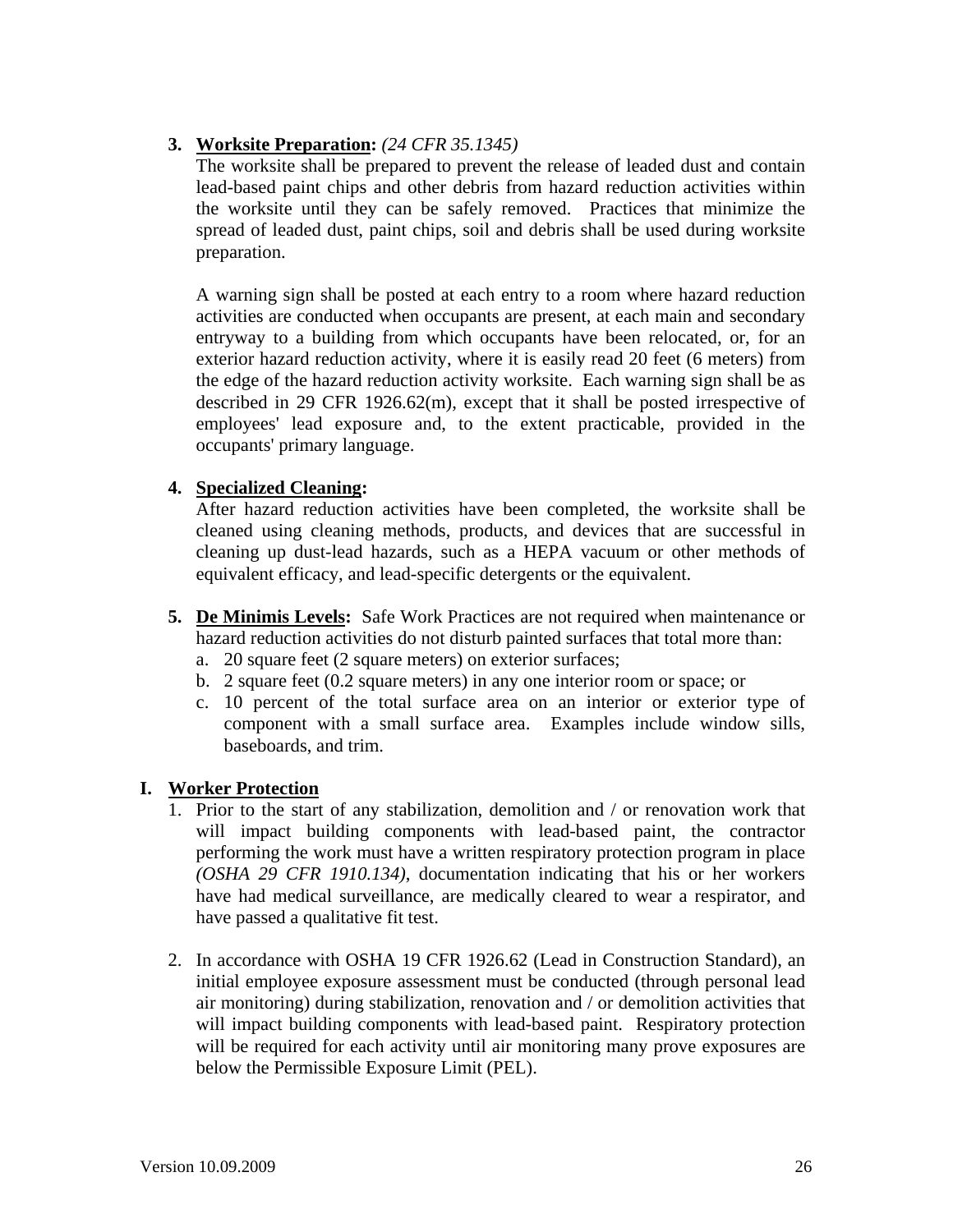# **J. Lead Hazard Criteria**

**DUST** (EPA and most other states)

| <b>Floors</b>          | $<$ 40 micrograms per square foot (40 µg/ft <sup>2</sup> ) |
|------------------------|------------------------------------------------------------|
| Window Sills (stools)  | $<$ 250 µg/ft <sup>2</sup>                                 |
| Window Troughs (wells) | $<$ 400 µg/ft <sup>2</sup> (clearance only)                |

PAINT (HUD, EPA, Kansas, Missouri, and most other states)

| $XRF$ (On-Site Test) |                     |  | $> 1.0$ milligrams per square centimeter (mg/cm <sup>2</sup> ) |  |
|----------------------|---------------------|--|----------------------------------------------------------------|--|
| AAS (Laboratory)     | $> 0.5\%$ by weight |  |                                                                |  |
| CPSC (1978 law)      |                     |  | $> 0.06\%$ by weight (maximum lead                             |  |
|                      |                     |  | concentration for residential paints only)                     |  |

# **AIR** (OSHA)

| Action Level (AL)                                      | $>$ 30 micrograms per cubic meter ( $\mu$ g/m <sup>3</sup> ) |
|--------------------------------------------------------|--------------------------------------------------------------|
| Permissible Exposure Limit (PEL) $\geq 50 \,\mu g/m^3$ |                                                              |

**WASTE** (EPA – Under RCRA, there are four characteristic tests. The two not shown below are *Ignitability* and *Reactivity*. The two types of characteristic tests shown below are the types that fail most often.)

| Toxicity (TCLP)<br>Corrosivity (pH) | $\geq$ 5 parts per million (PPM) – 7 other metals also<br>$<$ 2.0 pH units or $>$ 12.5 pH units      |
|-------------------------------------|------------------------------------------------------------------------------------------------------|
| <b>WATER</b> $(EPA - SDWA)$         |                                                                                                      |
| Drinking Water                      | $<$ 15 parts per billion (PPB)                                                                       |
| <b>BLOOD</b>                        |                                                                                                      |
| OSHA (Adult)                        | $<$ 40 micrograms per deciliter ( $\mu$ g/dl)<br>$2 \omega > 50 \mu g/dl$ - requires medical removal |
| CDC Children<br>Adults              | $< 10 \mu g/dl$<br>$<$ 25 µg/dl (recommendation)                                                     |
| SOIL (EPA and most other states)    |                                                                                                      |
| Bare Soils                          | $<$ 400 PPM – high traffic/high contact/play areas<br>$<$ 1200 PPM – all other areas of property     |

*(reference: Baker Environmental Consulting, Inc.)*